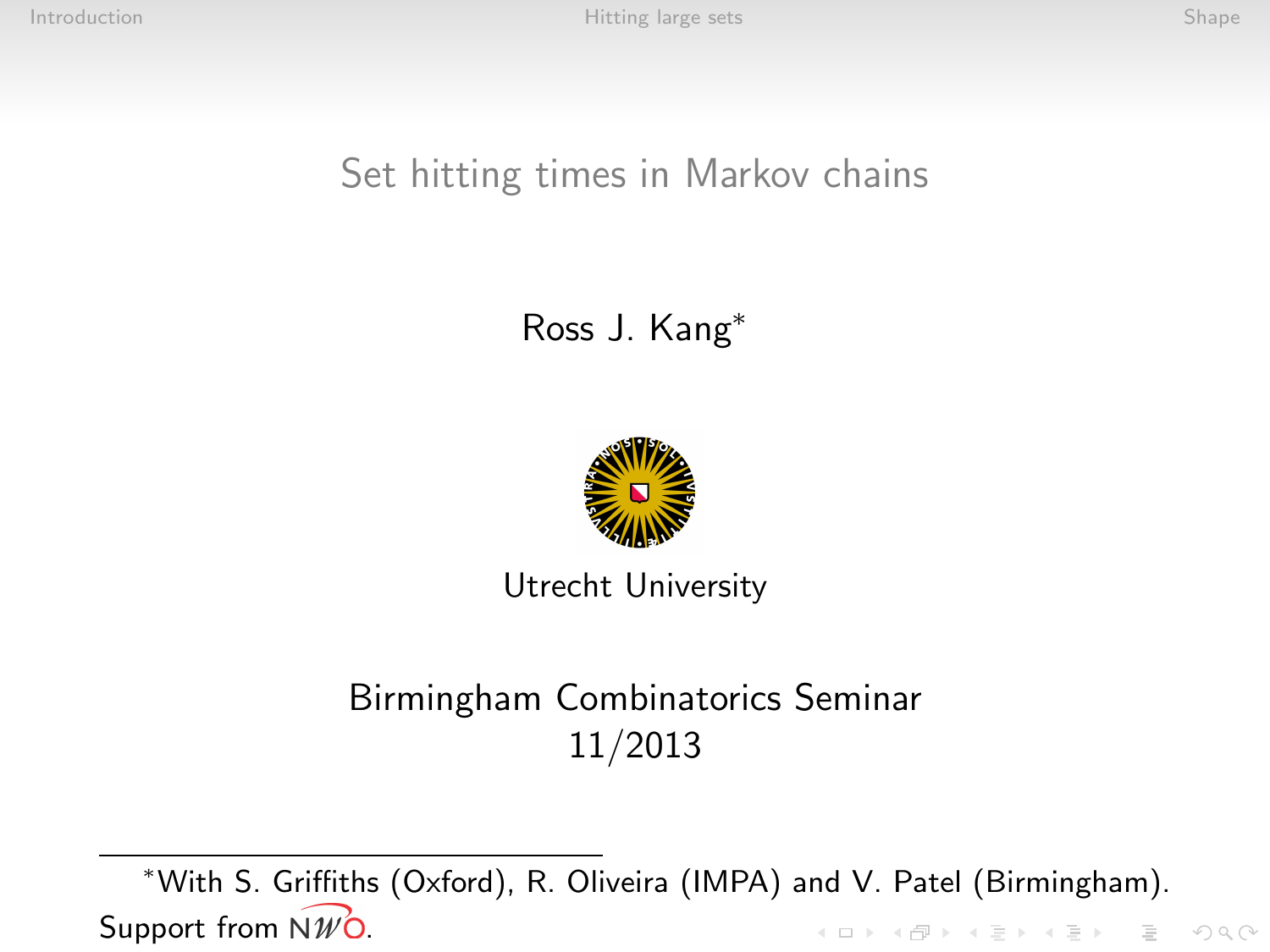K ロ ▶ K 레 ▶ K 코 ▶ K 코 ▶ - 코 - Y 9 Q 0\*

### Introduction

<span id="page-1-0"></span>
$$
X=(X_t)_{t=1}^\infty
$$

irreducible discrete-time Markov chain on finite state space  $Ω$ , transition matrix  $P$ , stationary dist.  $\pi$ ; law of X from  $x \in \Omega$  is  $\mathbb{P}_x(\cdot)$ .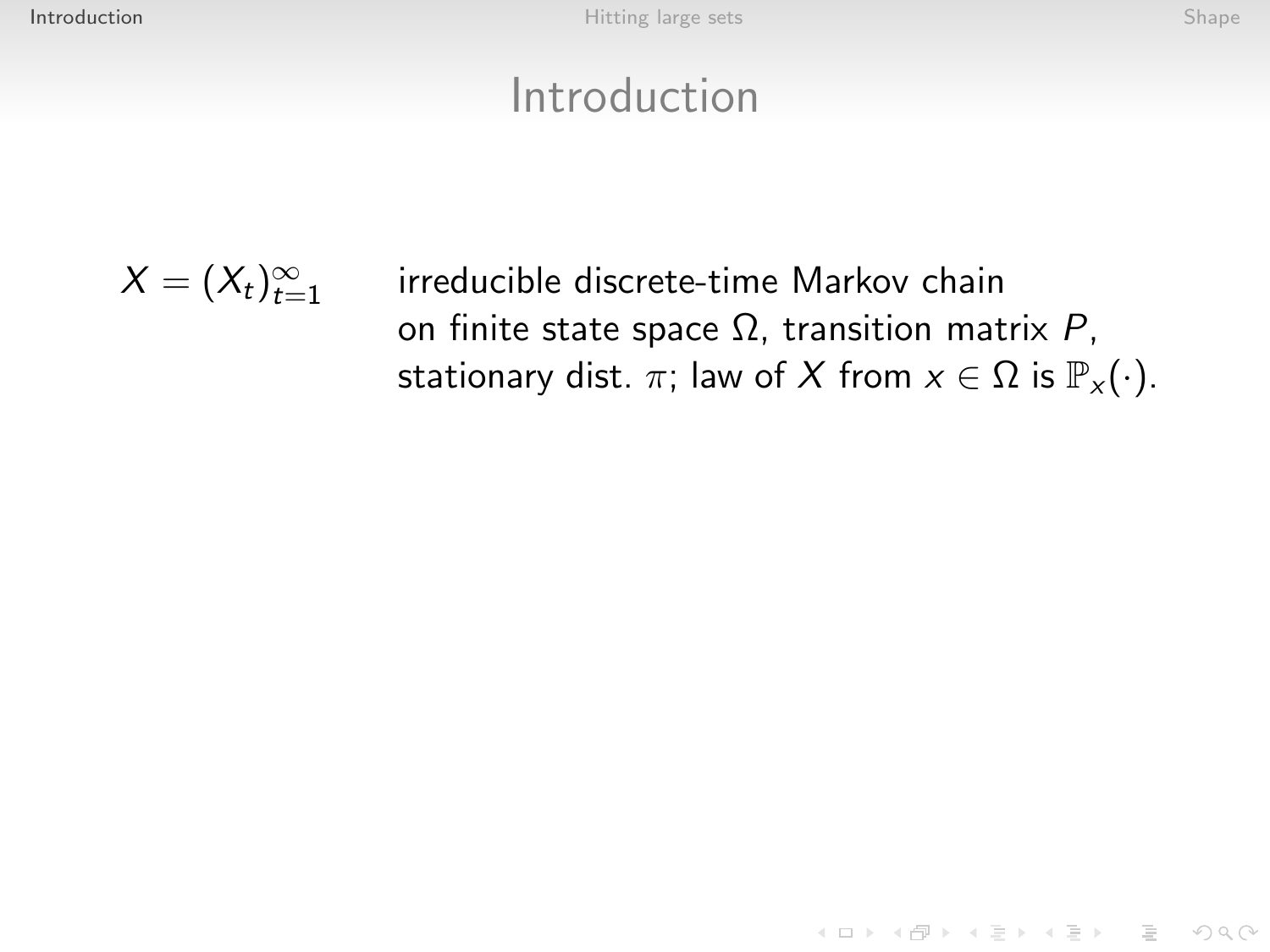**KED KARD KED KED E YOUR** 

### Introduction

$$
X = (X_t)_{t=1}^{\infty}
$$
 irreducible discrete-time Markov chain  
on finite state space  $\Omega$ , transition matrix  $P$ ,  
stationary dist.  $\pi$ ; law of X from  $x \in \Omega$  is  $\mathbb{P}_x(\cdot)$ .

The *hitting time*  $\tau_A$  of  $A \subseteq \Omega$  is min $\{t : X_t \in A\}$ .

Extremal problem of max mean hitting time over 'large enough' A: for  $0 < \alpha < 1$ ,

$$
\mathcal{T}(\alpha) = \max_{x \in \Omega, A \subseteq \Omega} \left\{ \mathbb{E}_x(\tau_A) : \pi(A) \ge \alpha \right\}.
$$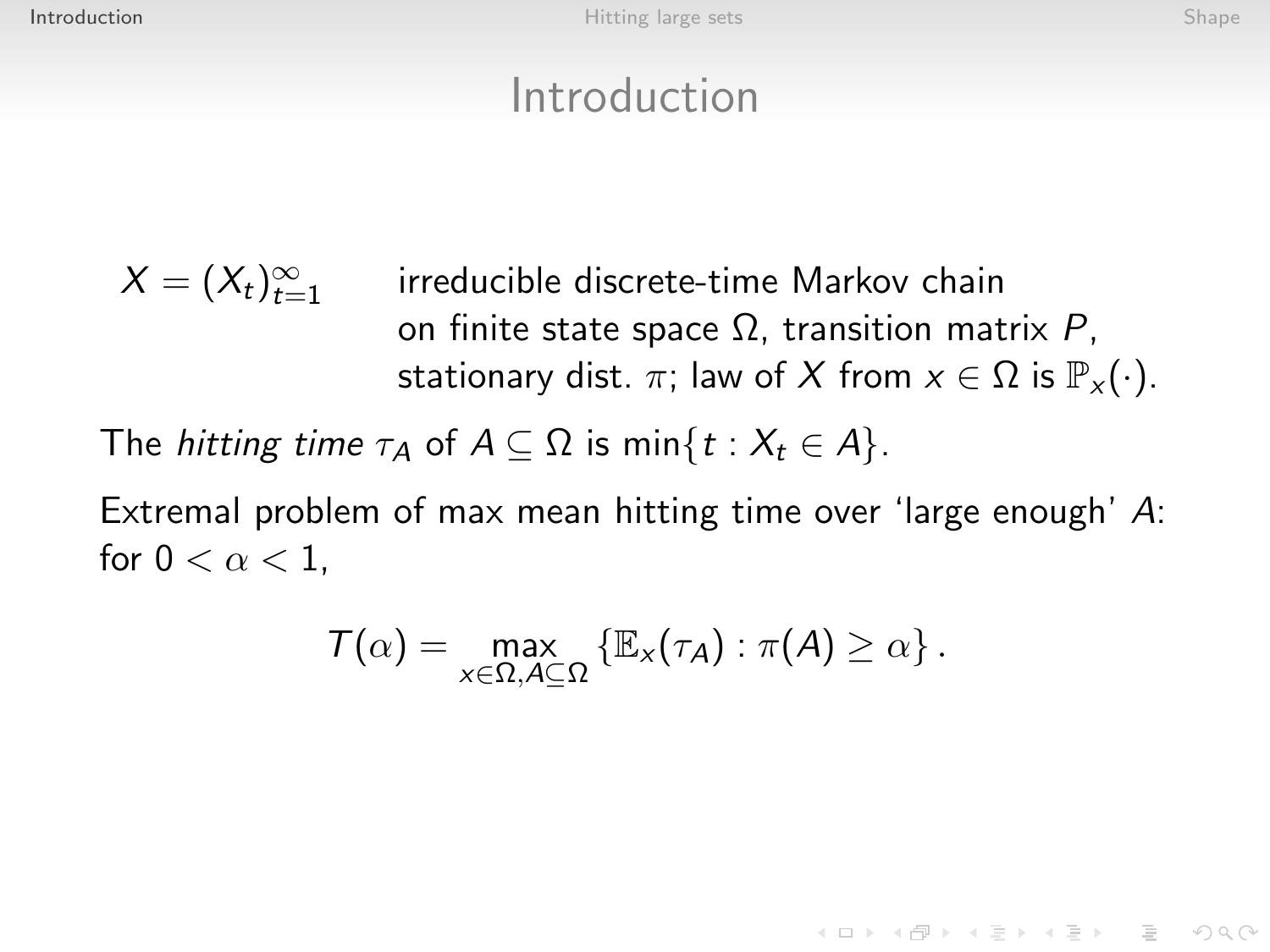### A fanciful example

Imagine meandering (compassless, mapless, drunken) sailor  $X$ .



<span id="page-3-0"></span>What is worst-case time expected to reach some island A? A large island? A continent?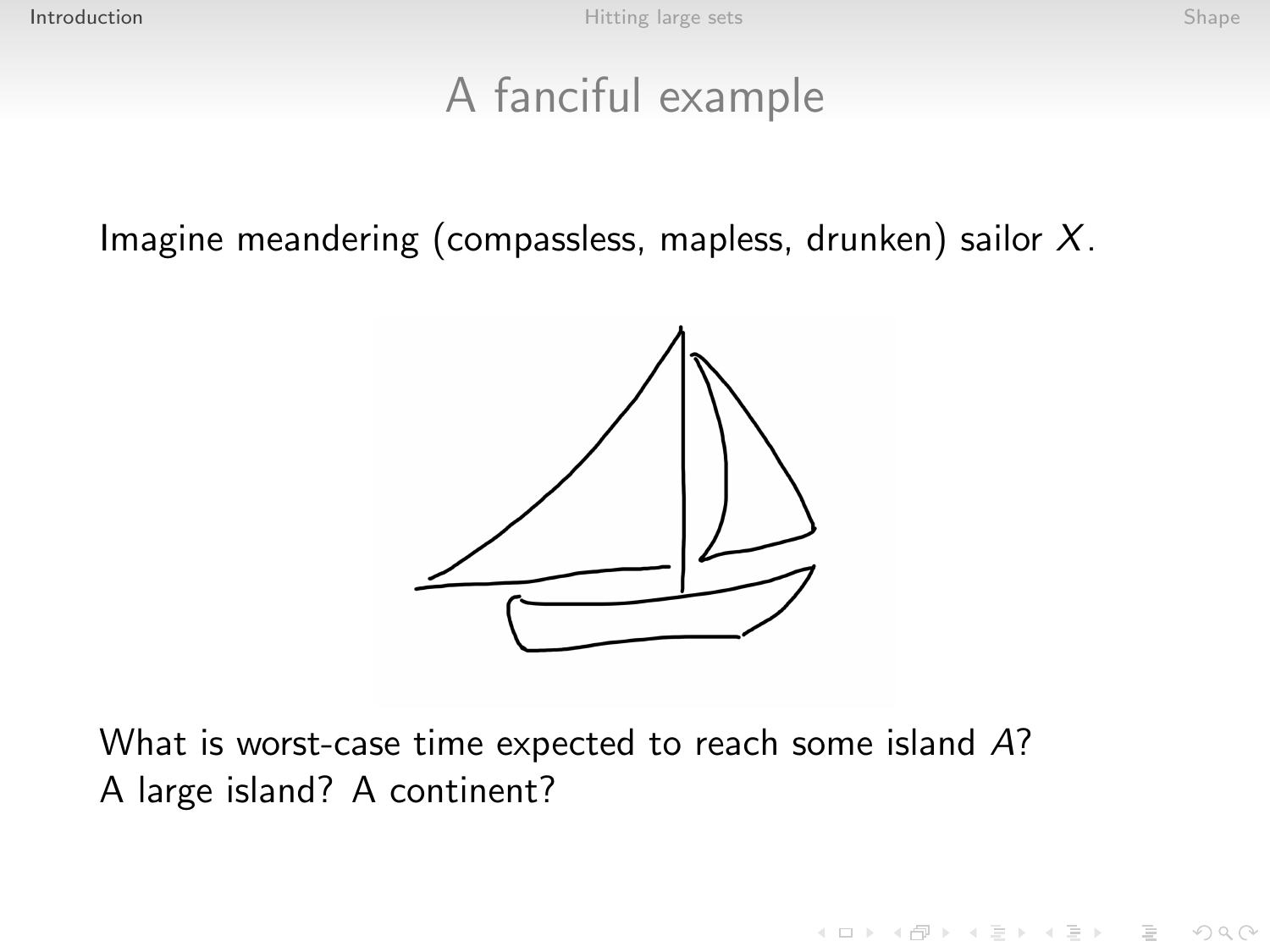## Mixing time

Many other (more relevant) examples from statistical physics, network analysis, machine learning, card shuffling, . . .

Fundamental property if X ergodic is time to get near stationarity, mixing time†

$$
t_{\text{mix}} = \min \left\{ t : \forall x \in \Omega, \, \forall A \subseteq \Omega, \, |P^t(x, A) - \pi(A)| \leq \frac{1}{4} \right\}.
$$

Usually for applications, the faster the better.

(If X periodic, we use weaker notion, Cesaro mixing time.)

<span id="page-4-0"></span><sup>&</sup>lt;sup>†</sup>The choice of constant  $\frac{1}{4}$  is essentially irrelevan[t.](#page-3-0)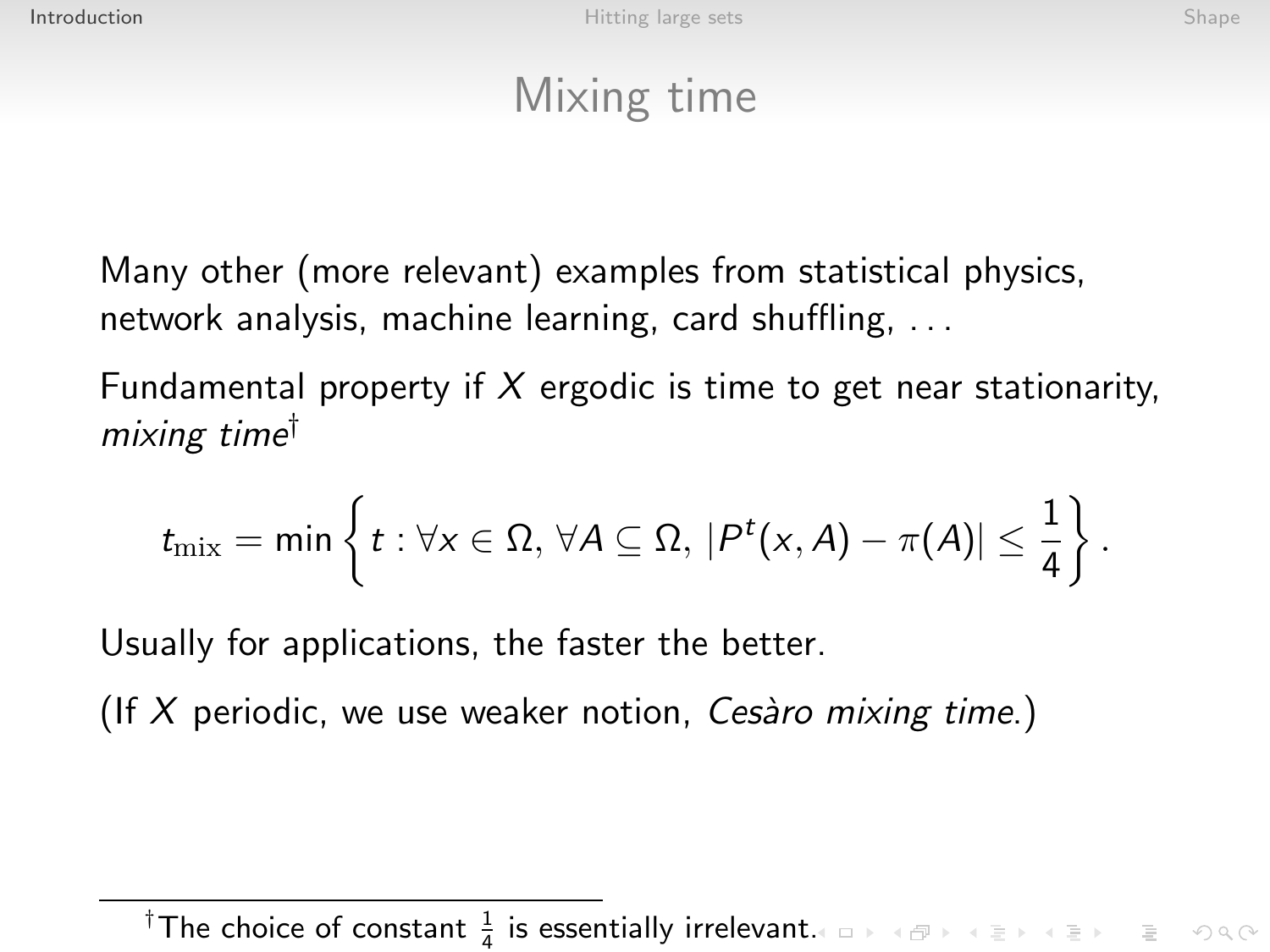# Hitting and mixing

For lazy, reversible<sup> $\ddagger$ </sup> X, mixing time is equivalent to the following hitting time parameter:

$$
t_{\text{prod}} = \max_{x \in \Omega, A \subseteq \Omega} \left\{ \pi(A) \mathbb{E}_x(\tau_A) : A \neq \emptyset \right\}.
$$

Theorem (Aldous, 1982)  
\n
$$
\exists C > 0 \text{ such that } \frac{1}{C}t_{\text{prod}} \le t_{\text{mix}} \le Ct_{\text{prod}} \text{ if } X \text{ lazy, reversible.}
$$

Later expanded (including Cesàro analogue without laziness, reversibility) by Aldous, Lovász & Winkler (1997), Lovász & Winkler (1998).

 ${}^{\ddagger}\mathsf{X}$  is *reversible* if  $\exists \pi, \, \pi(i) P^t(i,j) = \pi(j) P^t(j,i)$  for all  $i,j \in \Omega$  and  $t \geq 0.$ By lazy, we mean in the sense that  $P_{xx} \geq \frac{1}{2}$  for all  $x \in \Omega$ .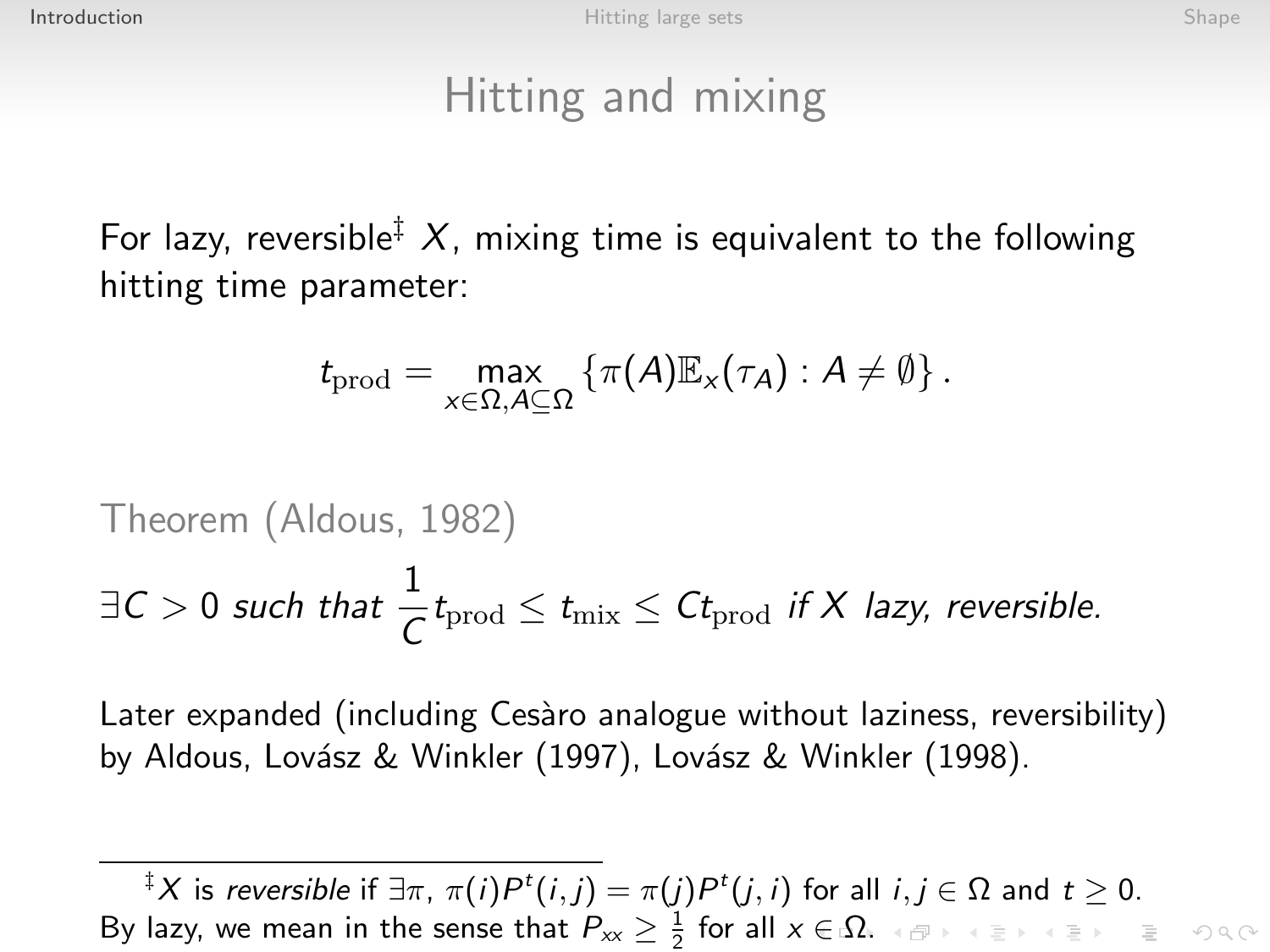K ロ ▶ K 레 ▶ K 코 ▶ K 코 ▶ | 코 | 2000

## Hitting and mixing

<span id="page-6-0"></span>Intuitively,  $X$  has not mixed until it has hit all large enough sets. Does mixing time depend on hitting times of arbitrarily small sets?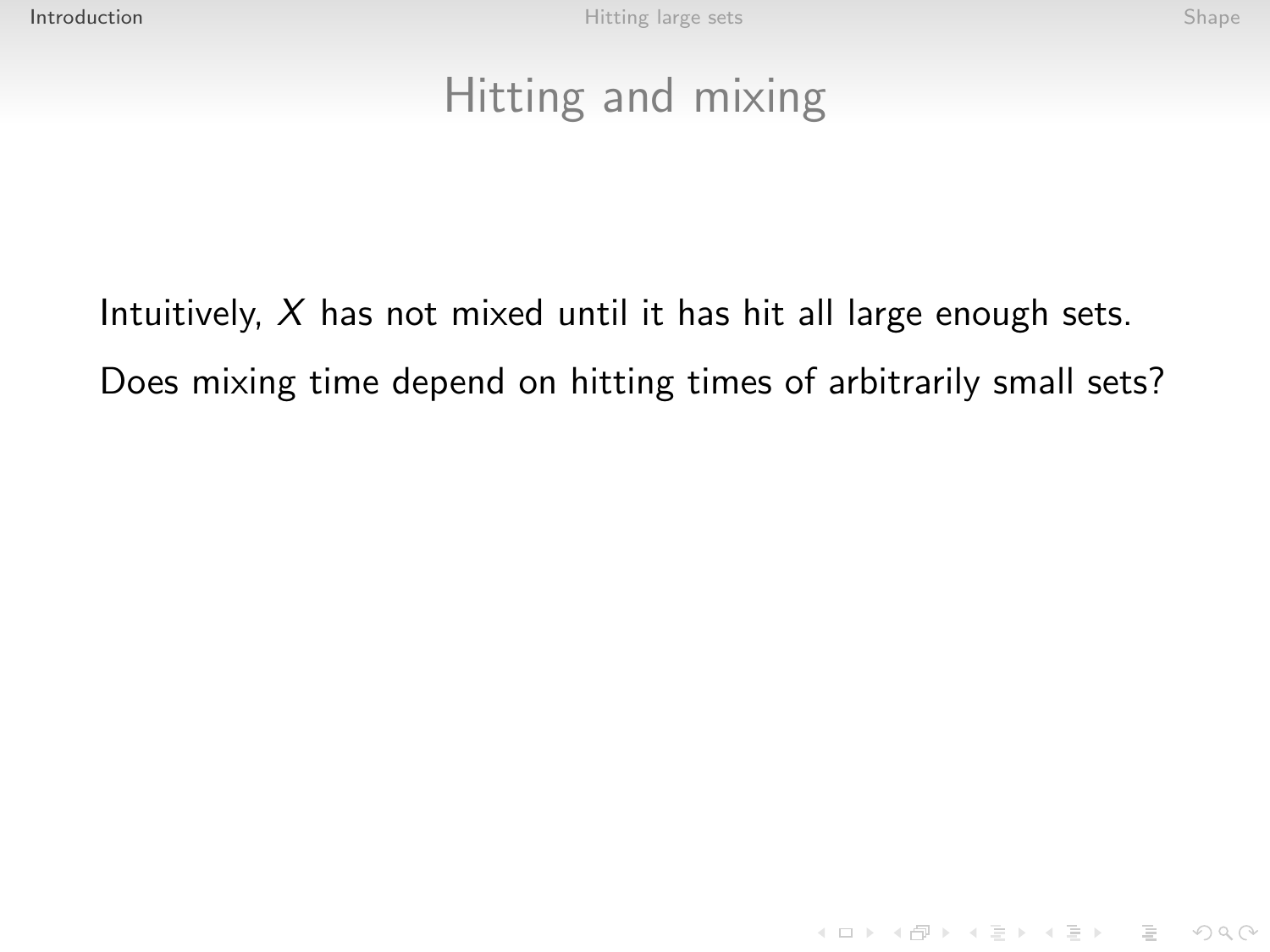# Hitting and mixing

Intuitively,  $X$  has not mixed until it has hit all large enough sets. Does mixing time depend on hitting times of arbitrarily small sets? No, can restrict attention to large enough sets. . .

Theorem (Oliveira, 2012, and Peres & Sousi,  $2011+/14$ ?)  $\forall \alpha \in (0, \frac{1}{2}$  $(\frac{1}{2})$ ,  $\exists C > 0$  such that  $\frac{1}{C}T(\alpha) \leq t_{\text{mix}} \leq C T(\alpha)$  if X lazy, reversible.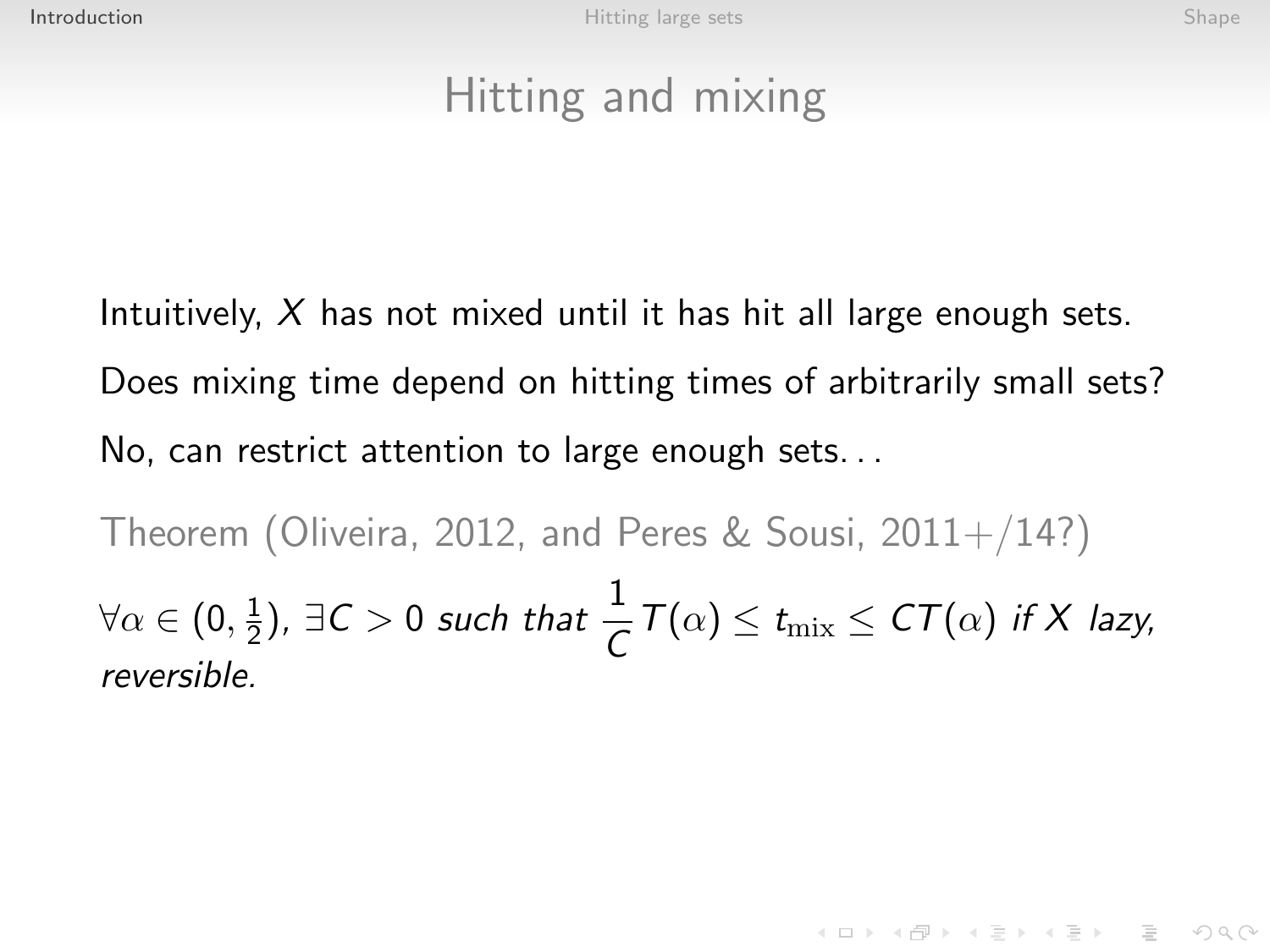## Hitting and mixing

. . . but not too large. Consider SSRW on



 $t_{\mathrm{mix}} = \Omega(n^2)$  while  $\mathcal{T}(\frac{1}{2} + \varepsilon) = O(n)$ 

 $\implies$  hitting/mixing connection fails if all sets too large, i.e. statement in previous theorem false when  $\alpha>\frac{1}{2}.$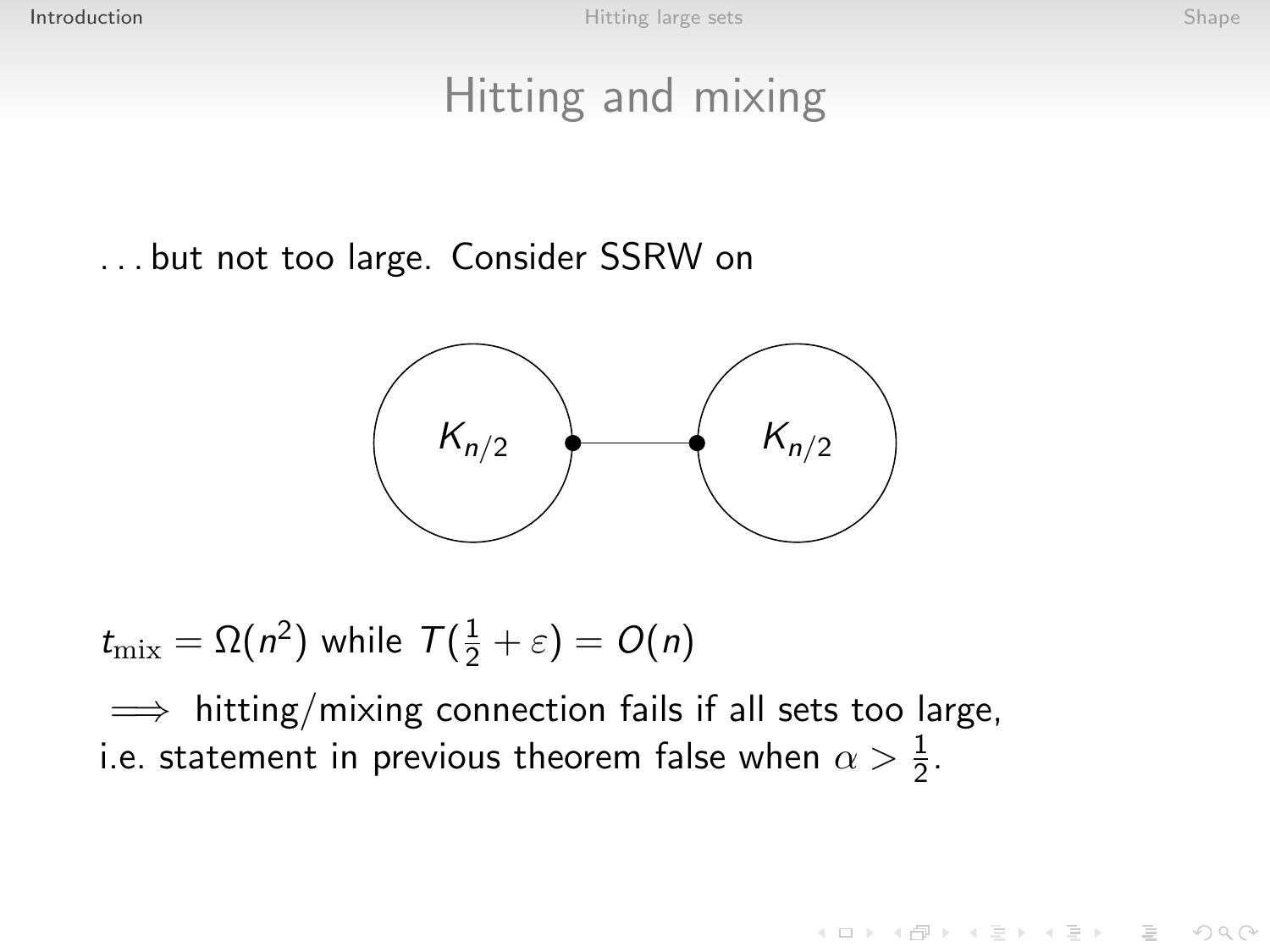KEEK (FER KER EI KORA)

## Hitting and mixing

What about  $\alpha=\frac{1}{2}$  $rac{1}{2}$ ?

### Question (Peres, 2007−)  $\exists C>0$  such that  $\frac{1}{C}\mathcal{T}(\frac{1}{2})$  $(\frac{1}{2}) \leq t_{\text{mix}} \leq \text{CT}(\frac{1}{2})$  $\frac{1}{2}$ ) if X lazy, reversible?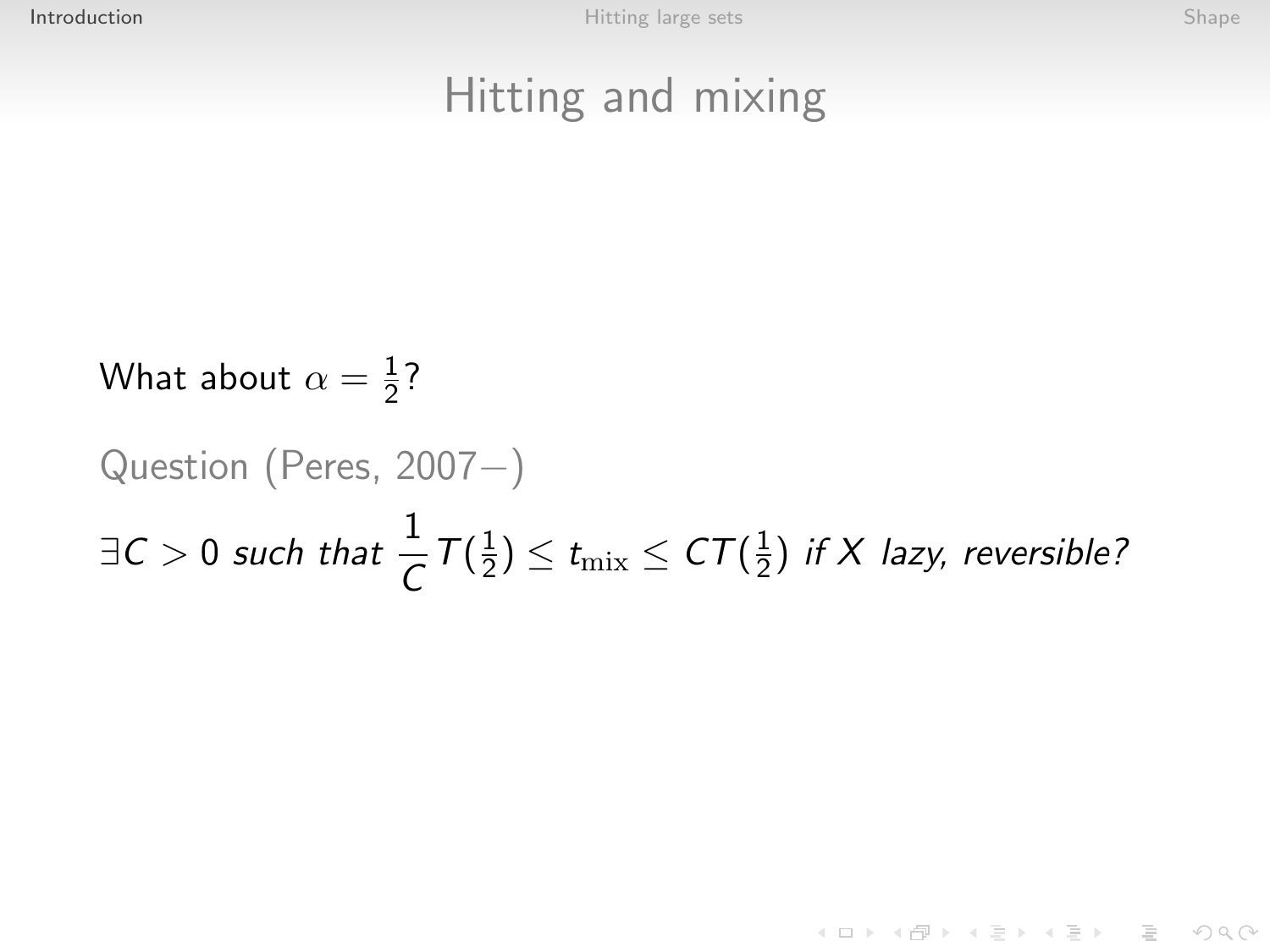### Hitting large sets

These connections and this question led us to study

$$
\mathcal{T}(\alpha) = \max_{x \in \Omega, A \subseteq \Omega} \{ \mathbb{E}_x(\tau_A) : \pi(A) \ge \alpha \}.
$$

Note  $T(\alpha) \geq T(\beta)$  for  $0 < \alpha < \beta < 1$ .

Question ('Extremal ratio problem')

<span id="page-10-0"></span>Let  $0 < \alpha < \beta < 1$ . Over all X, how large can  $T(\alpha)/T(\beta)$  be?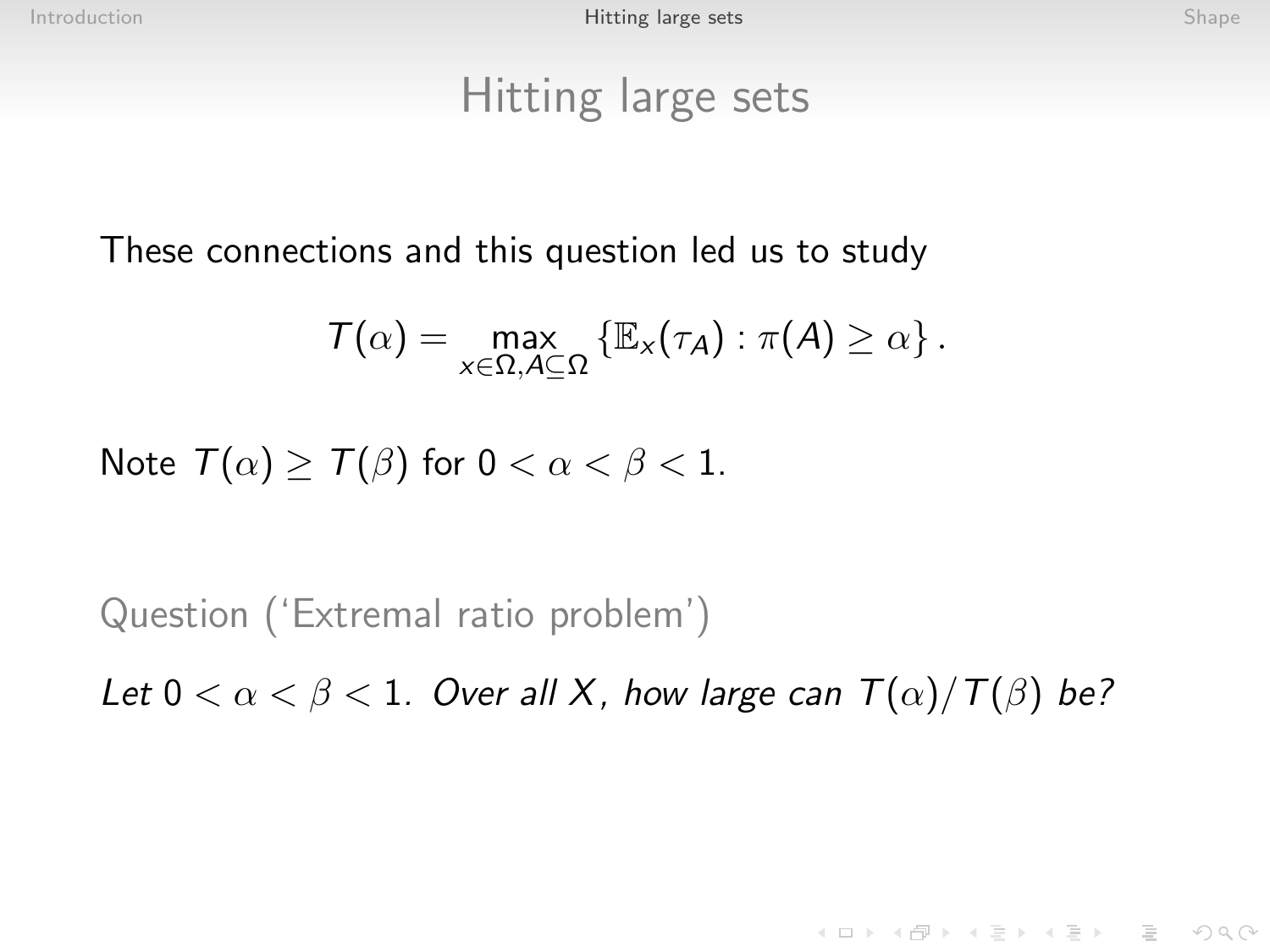### Hitting large sets

These connections and this question led us to study

$$
\mathcal{T}(\alpha) = \max_{x \in \Omega, A \subseteq \Omega} \left\{ \mathbb{E}_x(\tau_A) : \pi(A) \ge \alpha \right\}.
$$

Note  $T(\alpha) \geq T(\beta)$  for  $0 < \alpha < \beta < 1$ .

 $\implies$  'It can take longer to reach smaller islands.'

Question ('Extremal ratio problem')

Let  $0 < \alpha < \beta < 1$ . Over all X, how large can  $T(\alpha)/T(\beta)$  be?

=⇒ 'How much longer?'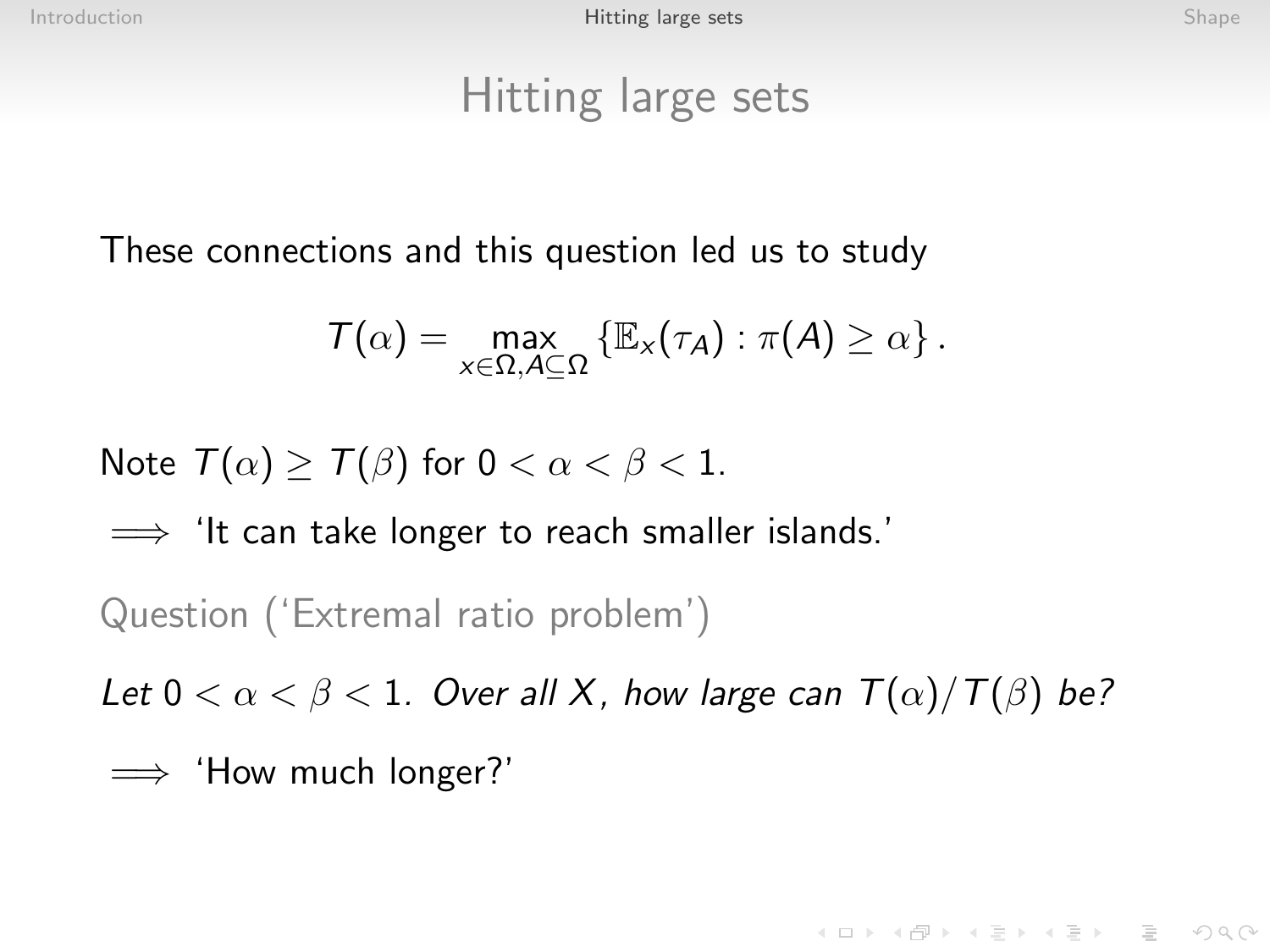**KED KARD KED KED E YOUR** 

### Hitting large sets

Question ('Extremal ratio problem')

Let  $0 < \alpha < \beta < 1$ . Over all X, how large can  $T(\alpha)/T(\beta)$  be?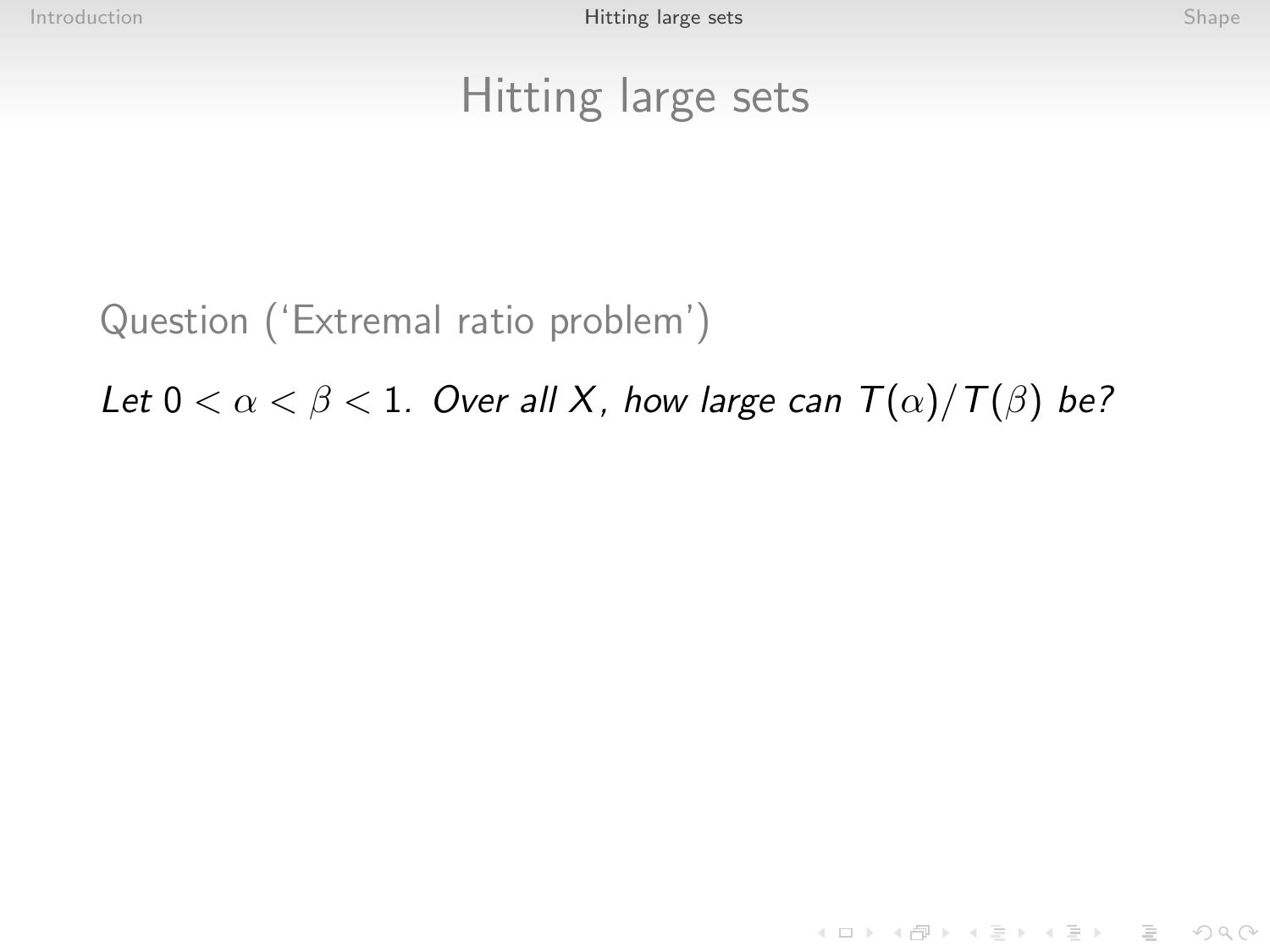### Hitting large sets

Question ('Extremal ratio problem') Let  $0 < \alpha < \beta < 1$ . Over all X, how large can  $T(\alpha)/T(\beta)$  be? Cesàro version of Oliveira/Peres & Sousi result implies **Corollary**  $T(\Omega)$ 

Let 
$$
0 < \alpha < \beta < \frac{1}{2}
$$
.  $\exists C_{\beta} > 0$  s.t.  $T(\alpha) \le C_{\beta} \frac{I(\beta)}{\alpha}$  for any X.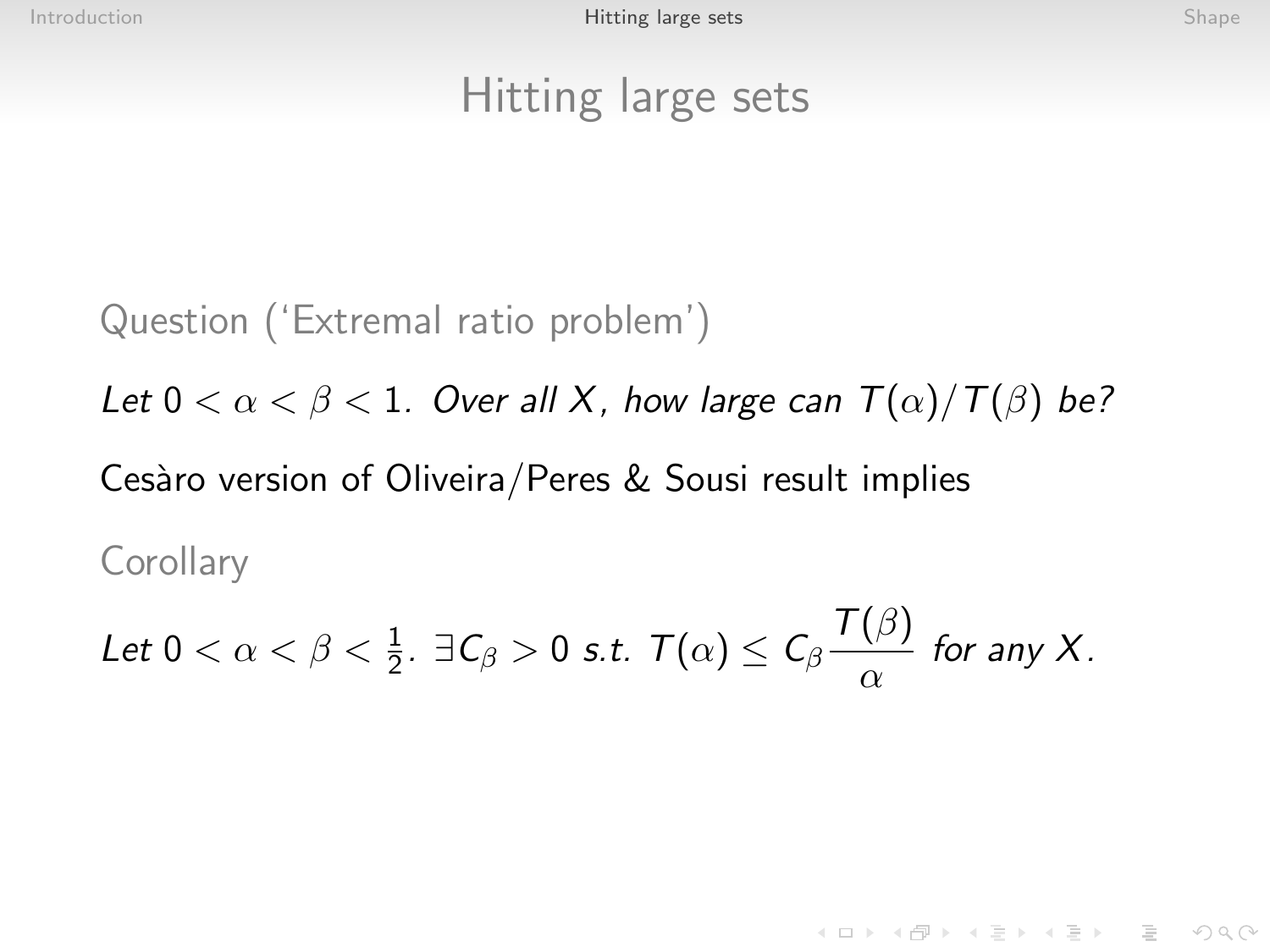KEEK (FER KER EI KORA)

### Main theorem

Theorem (Griffiths, K., Oliveira & Patel, 2012+/2014?) Let  $0 < \alpha < \beta \leq \frac{1}{2}$  $\frac{1}{2}$ . For any X,  $T(\alpha) \leq T(\beta) + \left(\frac{1}{\alpha}\right)$  $\left(\frac{1}{\alpha}-1\right)\, {\cal T}(1-\beta) \le \frac{{\cal T}(\beta)}{\alpha}$ α  $(\star)$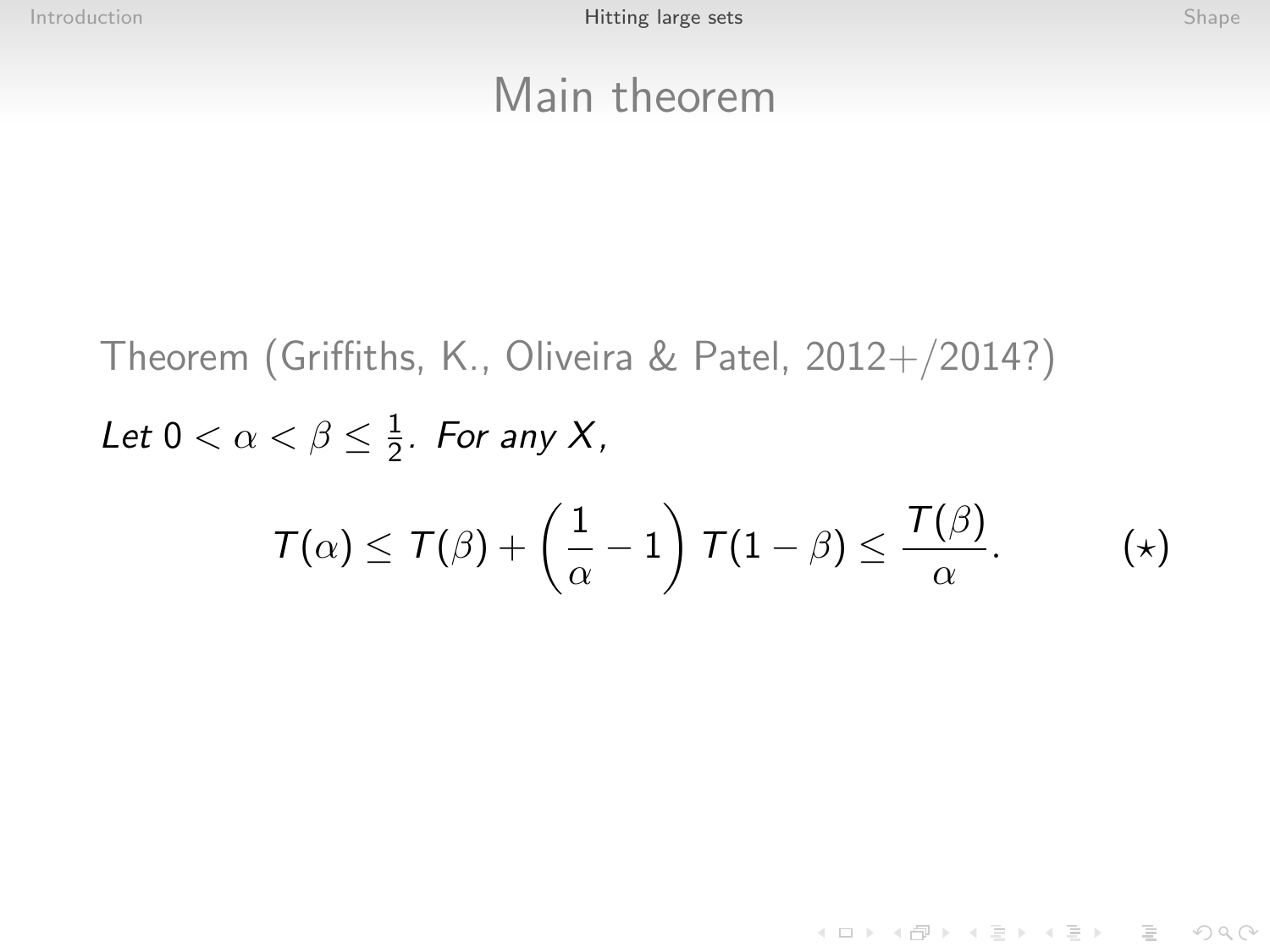### Sharpness of the theorem

Given  $0 < \alpha < \beta \leq \frac{1}{2}$  $\frac{1}{2}$ , for some small  $\varepsilon > 0$ , consider



Check 
$$
\pi = (\varepsilon, 1 - \alpha - \varepsilon, \alpha)
$$
,  $T(\beta) = 1$  and  $T(\alpha) = \frac{1}{\alpha}$ .  
\n $\implies T(\alpha) = \frac{T(\beta)}{\alpha}$ , meeting ( $\star$ ) with equality.

K ロ ▶ K 레 ▶ K 코 ▶ K 코 ▶ - 코 - Y 9 Q 0\*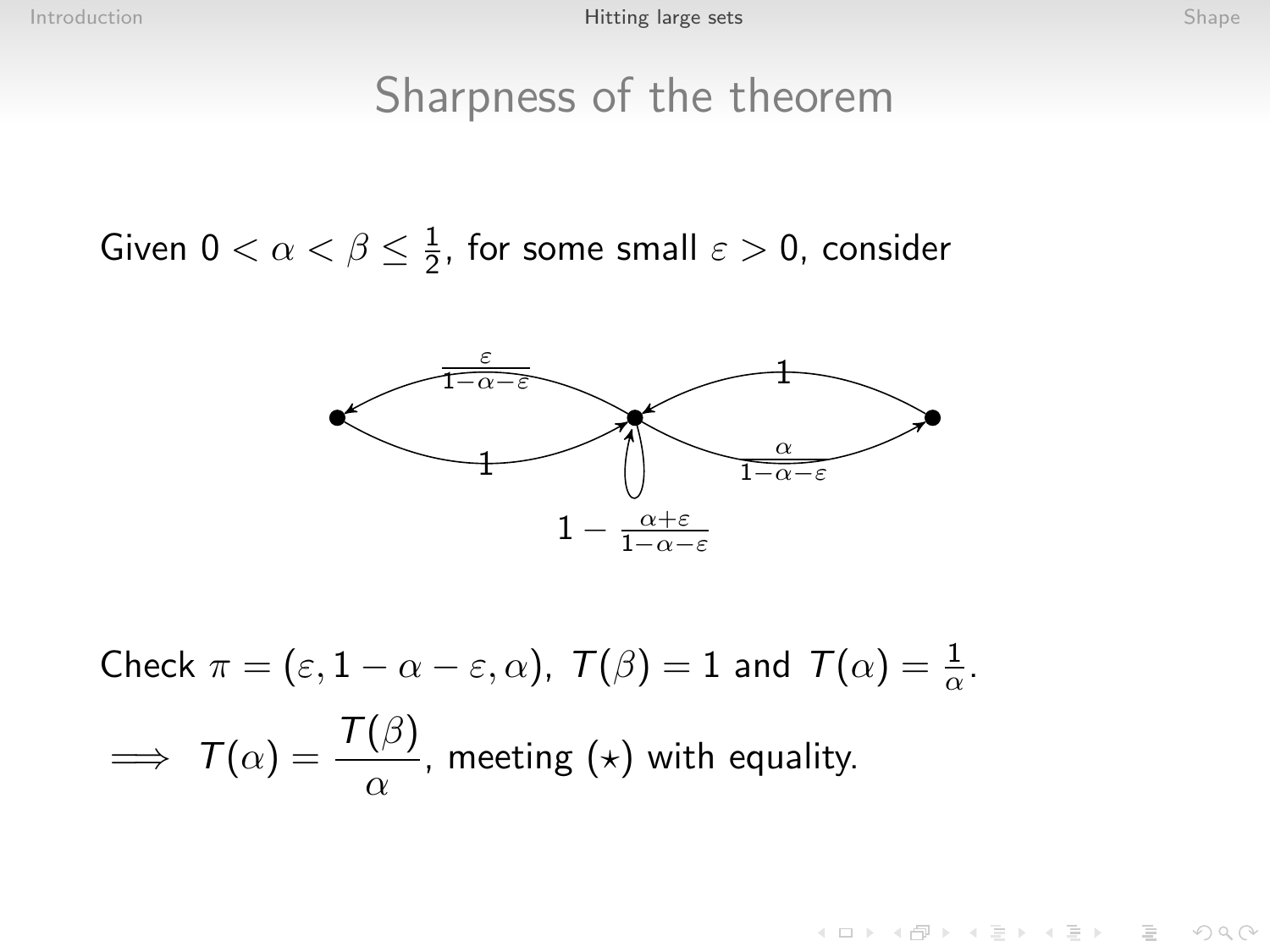### Sharpness of the theorem

Given  $0 < \alpha < \beta < 1$ ,  $\beta > \frac{1}{2}$ , let max $\{\alpha, \frac{1}{2}\} < \gamma < \beta$  and N large. Consider



Check  $\pi = (\gamma, 1 - \gamma)$ ,  $T(\beta) = 0$  and  $T(\alpha) > (1 - \gamma)N$ .

 $\implies$  no constant bound in extremal ratio problem when  $\beta > \frac{1}{2}$ .

KEEK (FER KER EI KORA)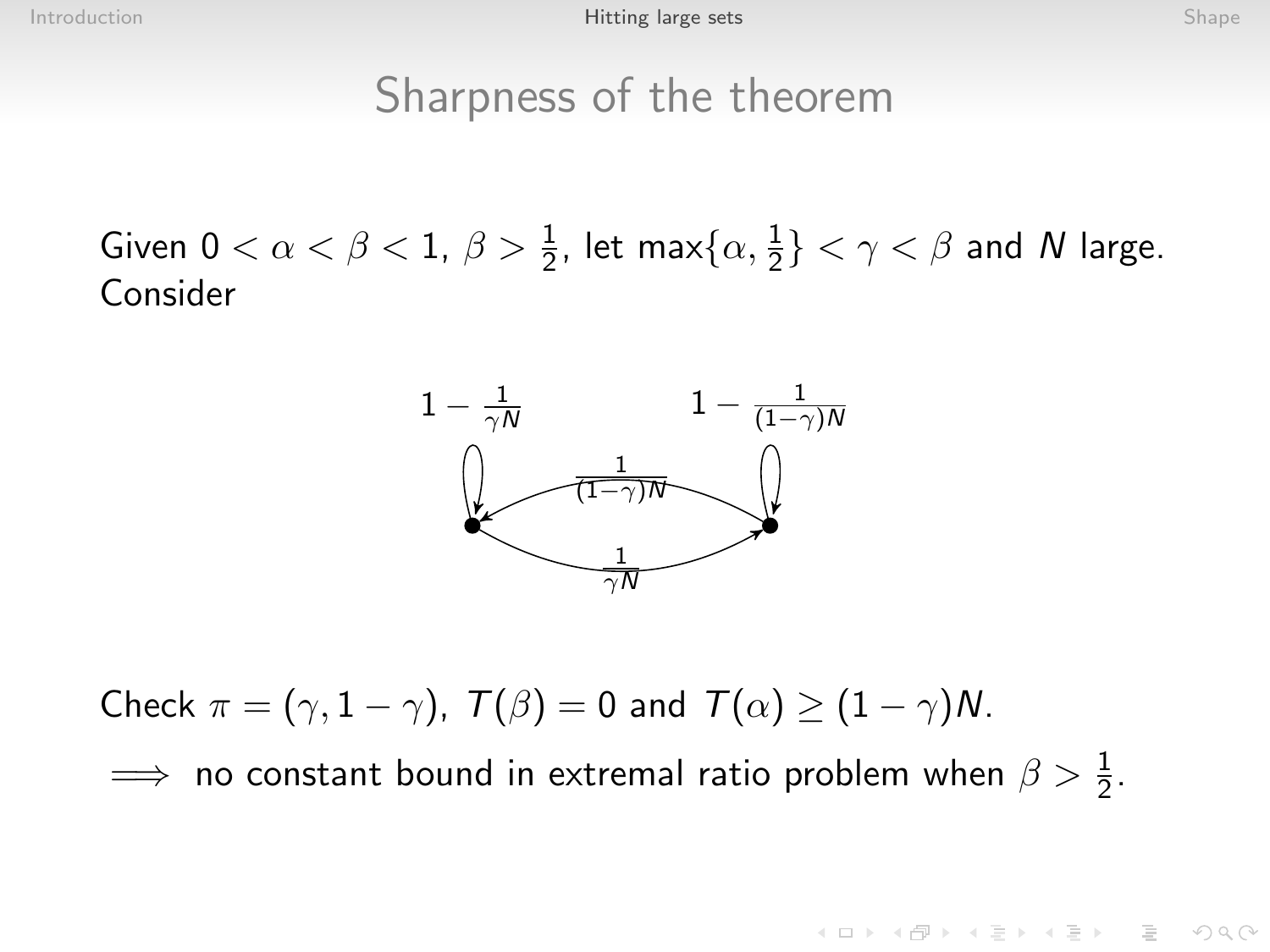K ロ ▶ K 레 ▶ K 코 ▶ K 코 ▶ - 코 - Y 9 Q 0\*

### An application of the theorem

**Corollary** 

 $\exists C>0$  such that  $\frac{1}{C}T(\frac{1}{2})$  $(\frac{1}{2}) \leq t_{\text{mix}} \leq \text{CT}(\frac{1}{2})$  $\frac{1}{2}$ ) if X lazy, reversible.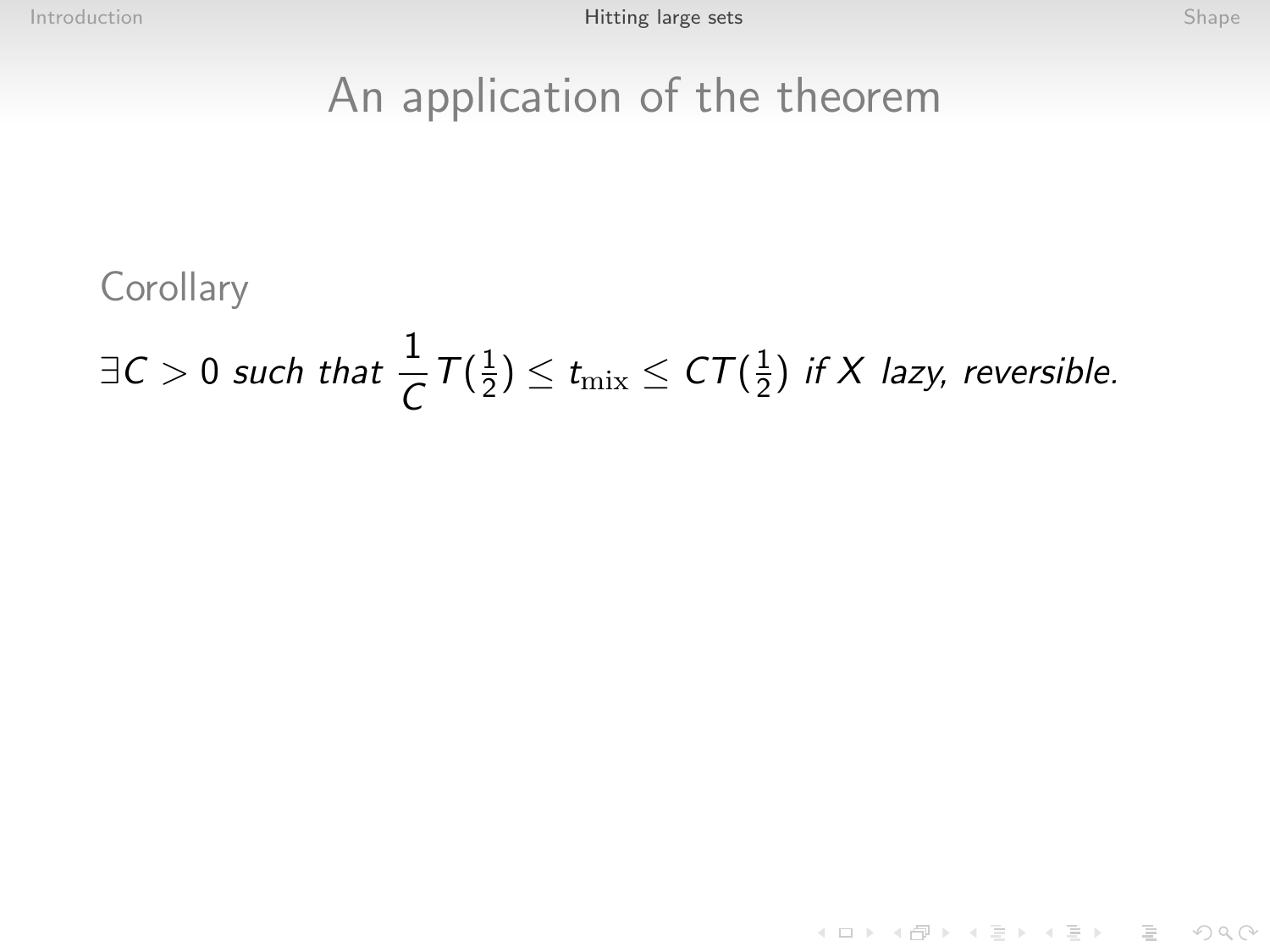KEEK (FER KER EI KORA)

### An application of the theorem

**Corollary** 

$$
\exists C > 0 \text{ such that } \frac{1}{C} T(\frac{1}{2}) \le t_{\text{mix}} \le CT(\frac{1}{2}) \text{ if } X \text{ lazy, reversible.}
$$

### Proof.

Note 
$$
\frac{\mathcal{T}(\frac{1}{2})}{2} \le \max_{x \in \Omega, A \subseteq \Omega} \left\{ \pi(A) \mathbb{E}_x(\tau_A) : \pi(A) \ge \frac{1}{2} \right\} \le t_{\text{prod}}.
$$

Also,  $\pi(A)\mathbb{E}_{\times}(\tau_A)\leq \pi(A)\, \mathcal{T}(\pi(A))\leq \, \mathcal{T}(\frac{1}{2})$  $\frac{1}{2}$ ) for all  $A \subseteq \Omega$ (by theorem if  $\pi(A) \leq \frac{1}{2}$  $\frac{1}{2}$  and monotonicity of  $T$  otherwise).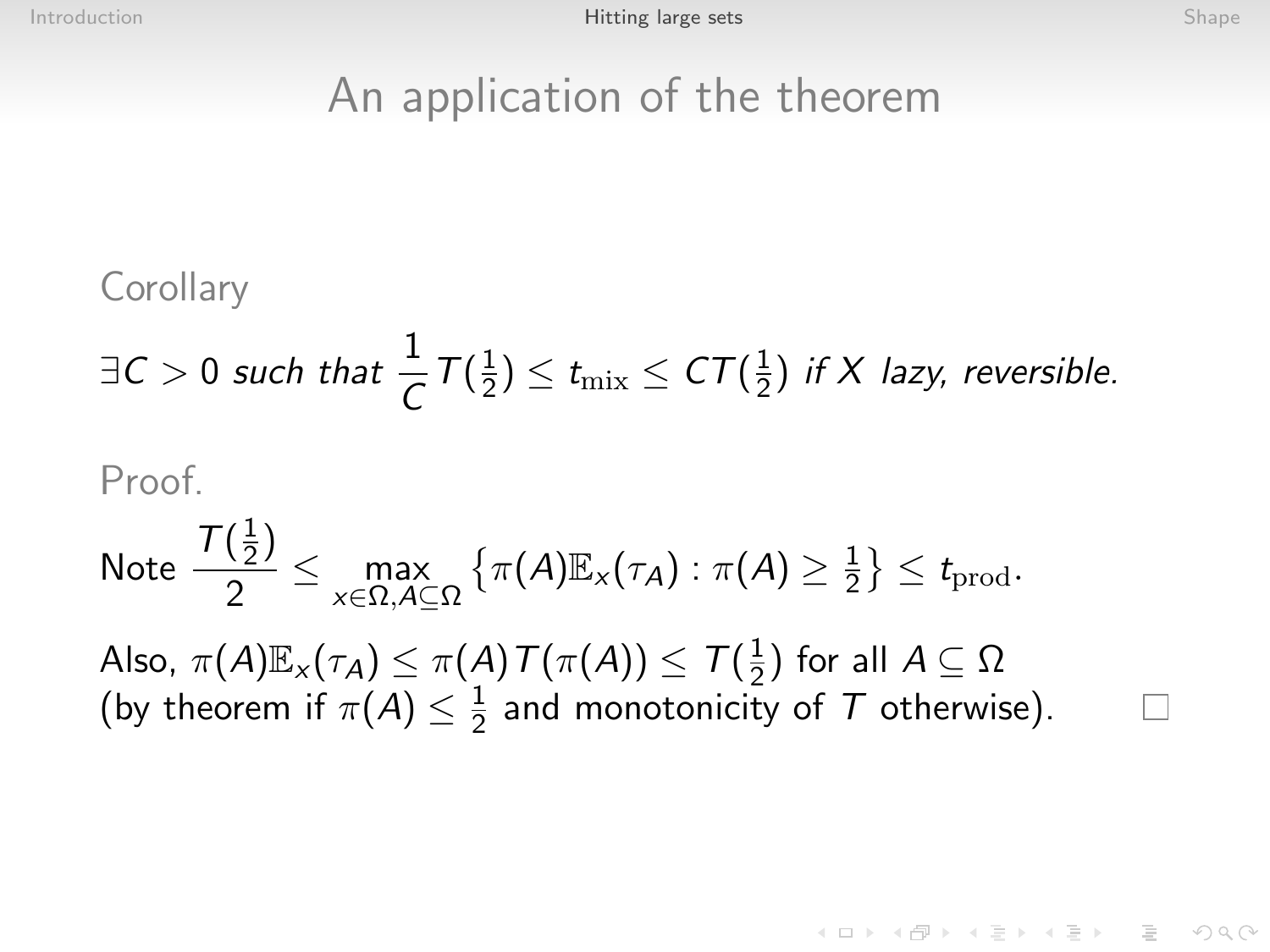### An ergodic property

Given  $A, C \subseteq \Omega$ , define

$$
d^+(A, C) = \max_{x \in A} \mathbb{E}_x(\tau_C) \quad \text{and} \quad d^-(C, A) = \min_{x \in C} \mathbb{E}_x(\tau_A).
$$

### Lemma

For any chain X and  $A, C \subseteq \Omega$ ,

$$
\pi(A) \leq \frac{d^+(A, C)}{d^+(A, C) + d^-(C, A)}.
$$

イロト イ母 トイミト イミト ニヨー りんぐ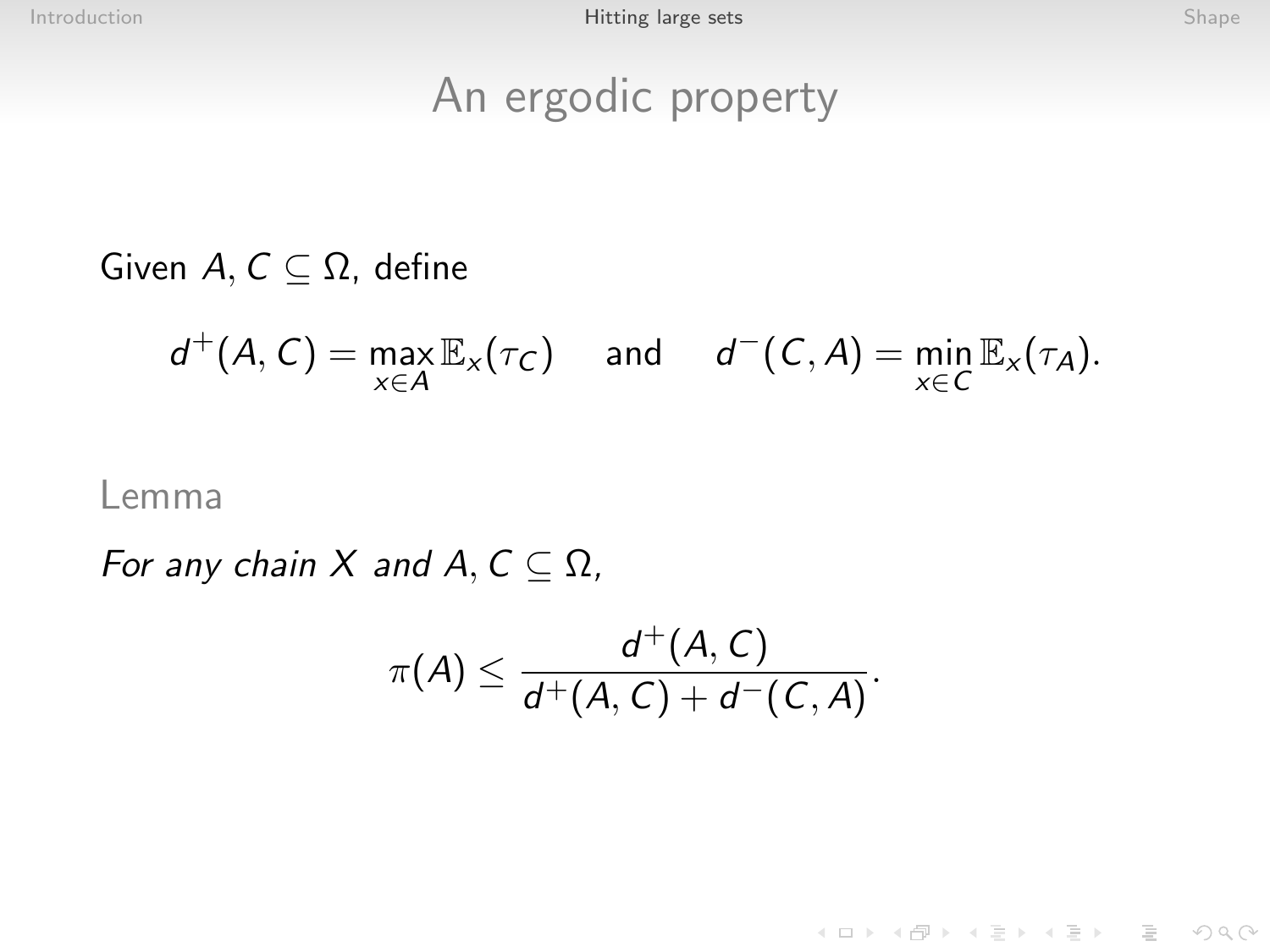### Proof of theorem

Fix  $x \in \Omega$ ,  $A \subseteq \Omega$  with  $\pi(A) \geq \alpha$ . Suffices to prove

$$
\mathbb{E}_{\mathsf{x}}(\tau_{\mathcal{A}}) \leq \mathcal{T}(\beta) + \left(\frac{1}{\alpha} - 1\right) \mathcal{T}(1-\beta).
$$

Define set

$$
C = \left\{ y \in \Omega : \mathbb{E}_y(\tau_A) > \left( \frac{1}{\alpha} - 1 \right) \mathcal{T} (1 - \beta) \right\}
$$

By definition, 'hard' to get from C to A. Also,  $\pi(C) < 1 - \beta$ :

K ロ > K 레 > K 코 > K 코 > - 코 - Y Q Q Q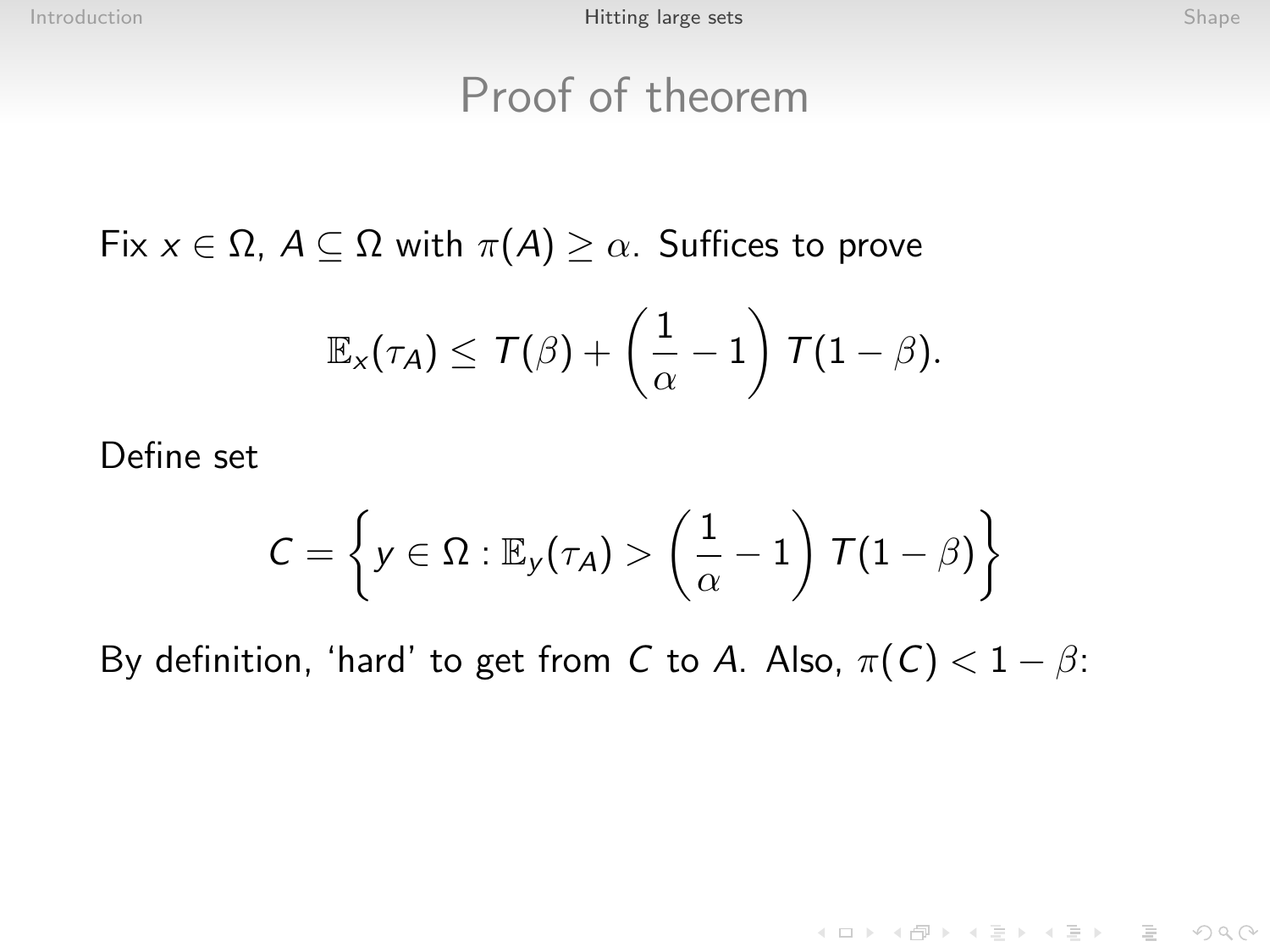### Proof of theorem

Fix  $x \in \Omega$ ,  $A \subseteq \Omega$  with  $\pi(A) \geq \alpha$ . Suffices to prove

$$
\mathbb{E}_{\mathsf{x}}(\tau_{\mathsf{A}}) \leq \mathcal{T}(\beta) + \left(\frac{1}{\alpha} - 1\right) \mathcal{T} (1-\beta).
$$

Define set

$$
C = \left\{ y \in \Omega : \mathbb{E}_y(\tau_A) > \left( \frac{1}{\alpha} - 1 \right) \mathcal{T} (1 - \beta) \right\}
$$

By definition, 'hard' to get from C to A. Also,  $\pi(C) < 1 - \beta$ : Suppose, for  $\mathbf{\hat{x}}$ , that  $\pi(C) \geq 1 - \beta$ . Then  $d^+(A, C) \leq T(1 - \beta)$ while  $d^-(\mathcal{C},\mathcal{A})>(\frac{1}{\alpha}-1)$   $\mathcal{T}(1-\beta).$  Lemma implies  $\pi(\mathcal{A})<\alpha,$   $\divideontimes$ .

KEEK (FER KERKEN AGO)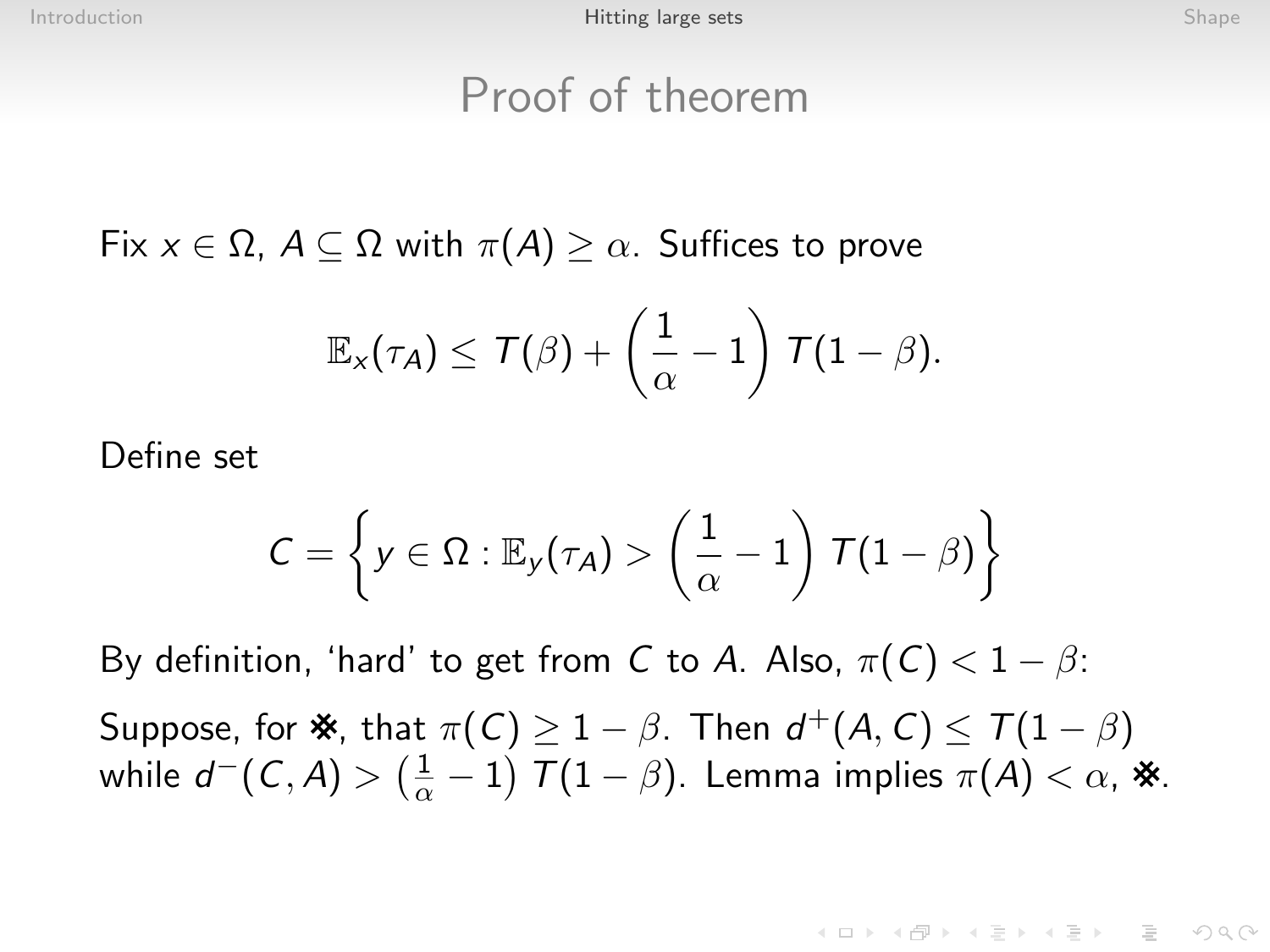**KED KARD KED KED E YOUR** 

### Proof of theorem

Let  $B = \Omega \setminus C$ .



- 'easy' to get from x to B:  $\mathbb{E}_{x}(\tau_B) \leq T(\beta)$  as  $\pi(B) > \beta$ ;
- 'easy' to get from  $B$  to  $A$ :  $d^+(B,A) \leq \left(\frac{1}{\alpha}-1\right)$   $\mathcal{T}(1-\beta)$ ;
- from  $x$  to  $A$ , we must hit  $B$ .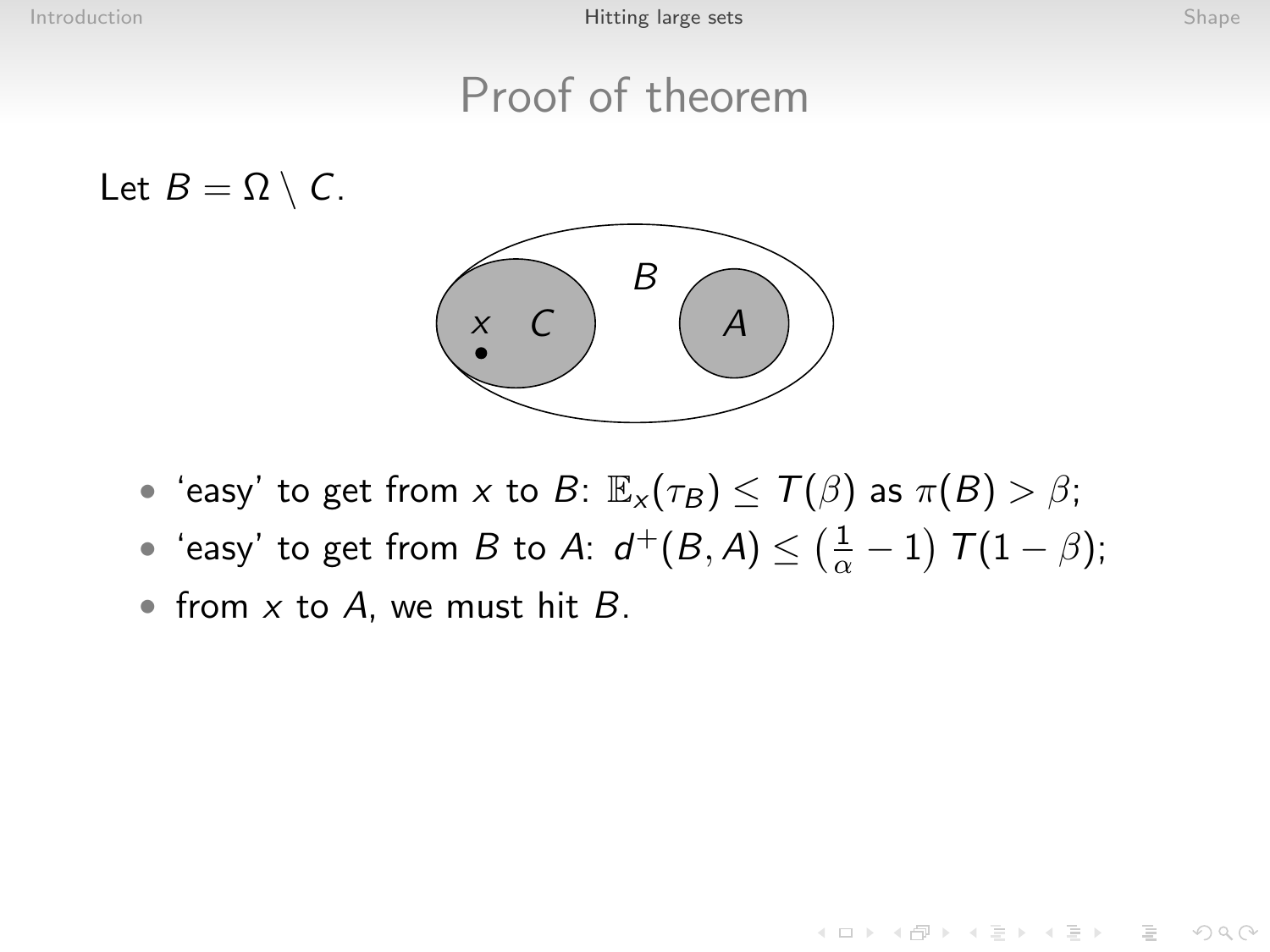KEEK (FER KERKEN AGO)

### Proof of theorem

Let  $B = \Omega \setminus C$ .



- 'easy' to get from x to B:  $\mathbb{E}_{x}(\tau_B) \leq T(\beta)$  as  $\pi(B) > \beta$ ;
- 'easy' to get from  $B$  to  $A$ :  $d^+(B,A) \leq \left(\frac{1}{\alpha}-1\right)$   $\mathcal{T}(1-\beta)$ ;
- from  $x$  to  $A$ , we must hit  $B$ .

By Markovian property of  $X$ ,

$$
\mathbb{E}_x(\tau_A) \leq \mathbb{E}_x(\tau_B) + d^+(B,A) \leq \mathcal{T}(\beta) + \left(\frac{1}{\alpha} - 1\right) \mathcal{T}(1-\beta). \quad \Box
$$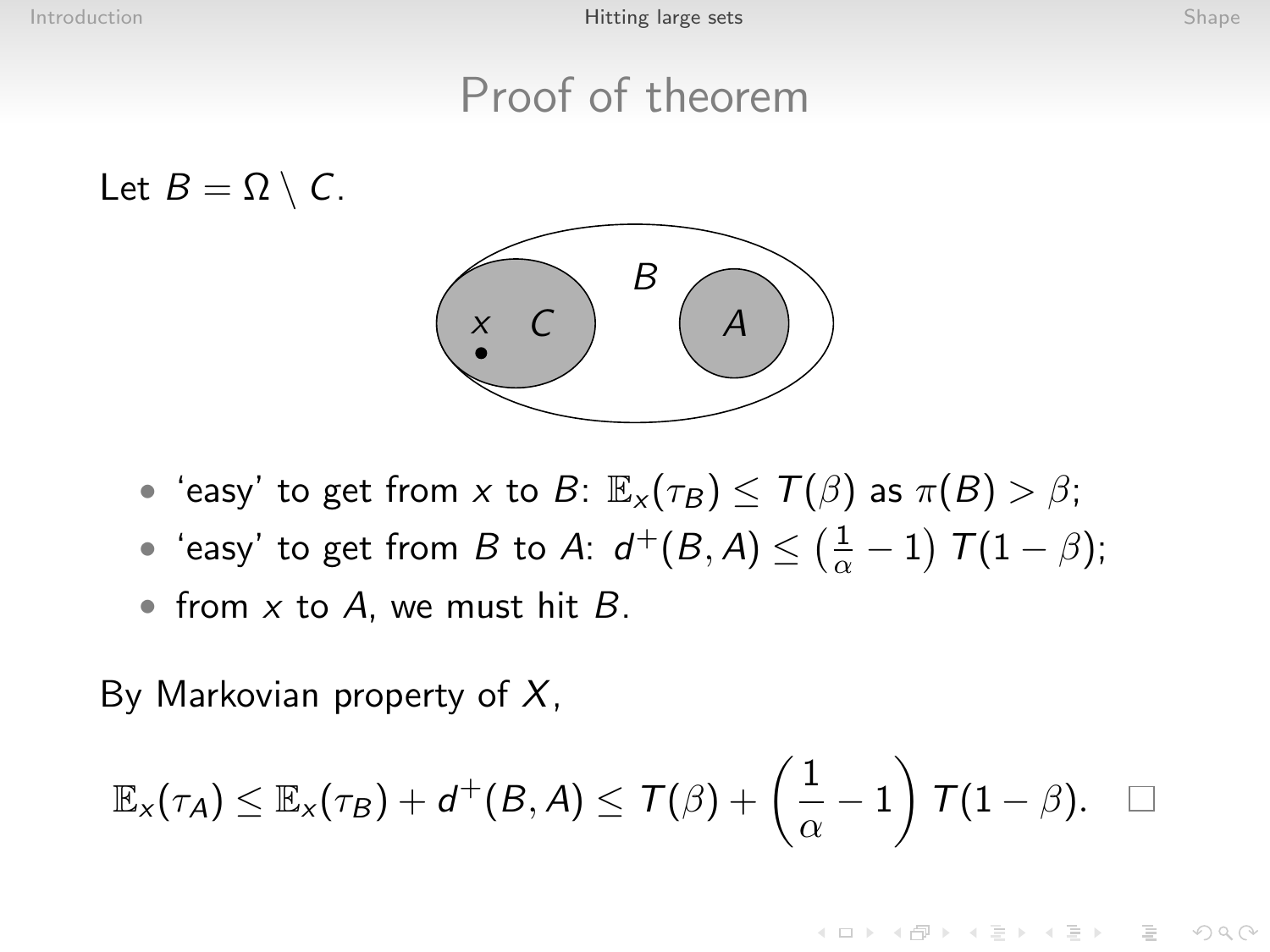### An ergodic property

Lemma

$$
\pi(A)\leq \frac{d^+(A,C)}{d^+(A,C)+d^-(C,A)},
$$

where  $d^+(A, C) = \max_{x \in A} \mathbb{E}_x(\tau_C)$ ,  $d^-(C, A) = \min_{x \in C} \mathbb{E}_x(\tau_A)$ .

Proof outline.

Martingale concentration  $+$  ergodic theorem

### OR

Auxiliary chain simulates stationary hitting behaviour  $A \leftrightarrow C$ .  $\Box$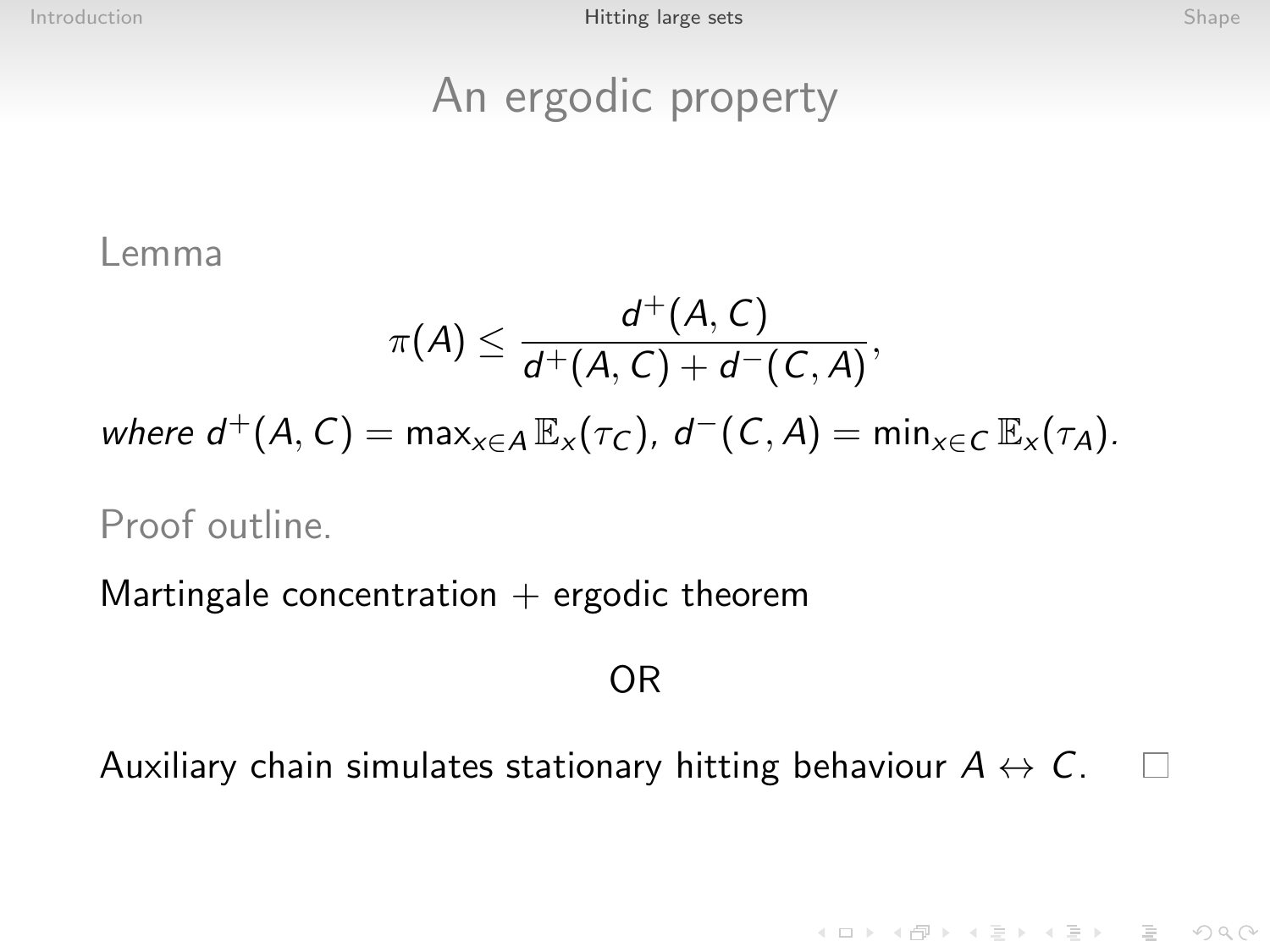### Shape problem

We already saw tightness in two senses, but we may ask more.

Question ('Shape problem')

<span id="page-25-0"></span>Besides decreasing and  $(\star)$ , what other constraints on  $T(\alpha)$ ,  $\alpha\in(0,\frac{1}{2}$  $\frac{1}{2}$ ], for all chains X on at least two states?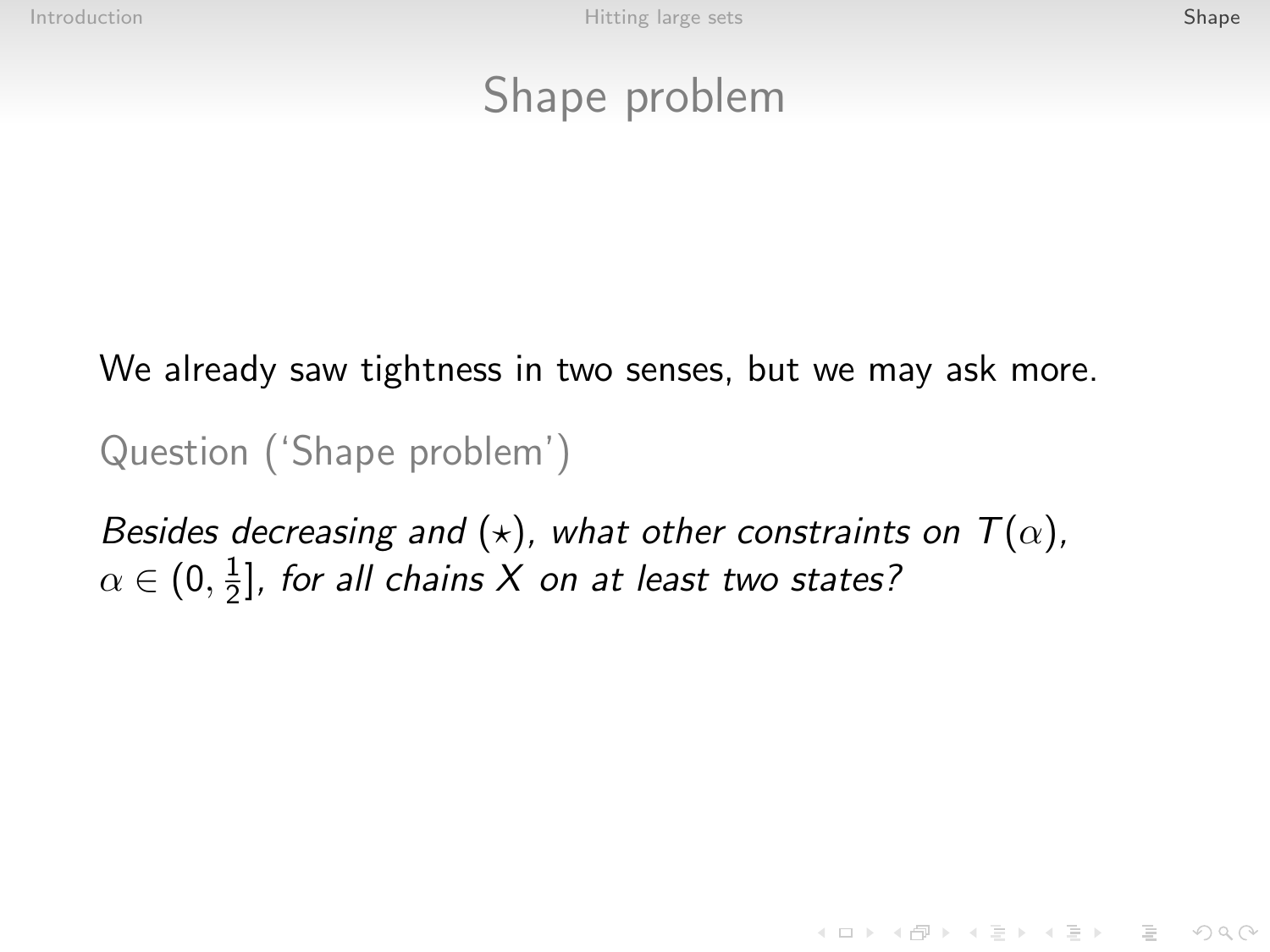# Shape problem

Let 
$$
\mathcal{F}
$$
 be all decreasing functions  $f : (0, \frac{1}{2}] \to \mathbb{R}$  given by  

$$
f(\alpha) = \frac{T(\alpha)}{T(\frac{1}{2})}
$$
 for some X on at least two states.

Let  $\overline{\mathcal{F}}$  be all decreasing functions  $f: (0, \frac{1}{2})$  $\frac{1}{2}]\rightarrow\mathbb{R}$  which are obtained by the almost everywhere pointwise limit of functions from F.

Question ('Shape problem')

Does  $(\star)$  characterise  $\overline{\mathcal{F}}$ ?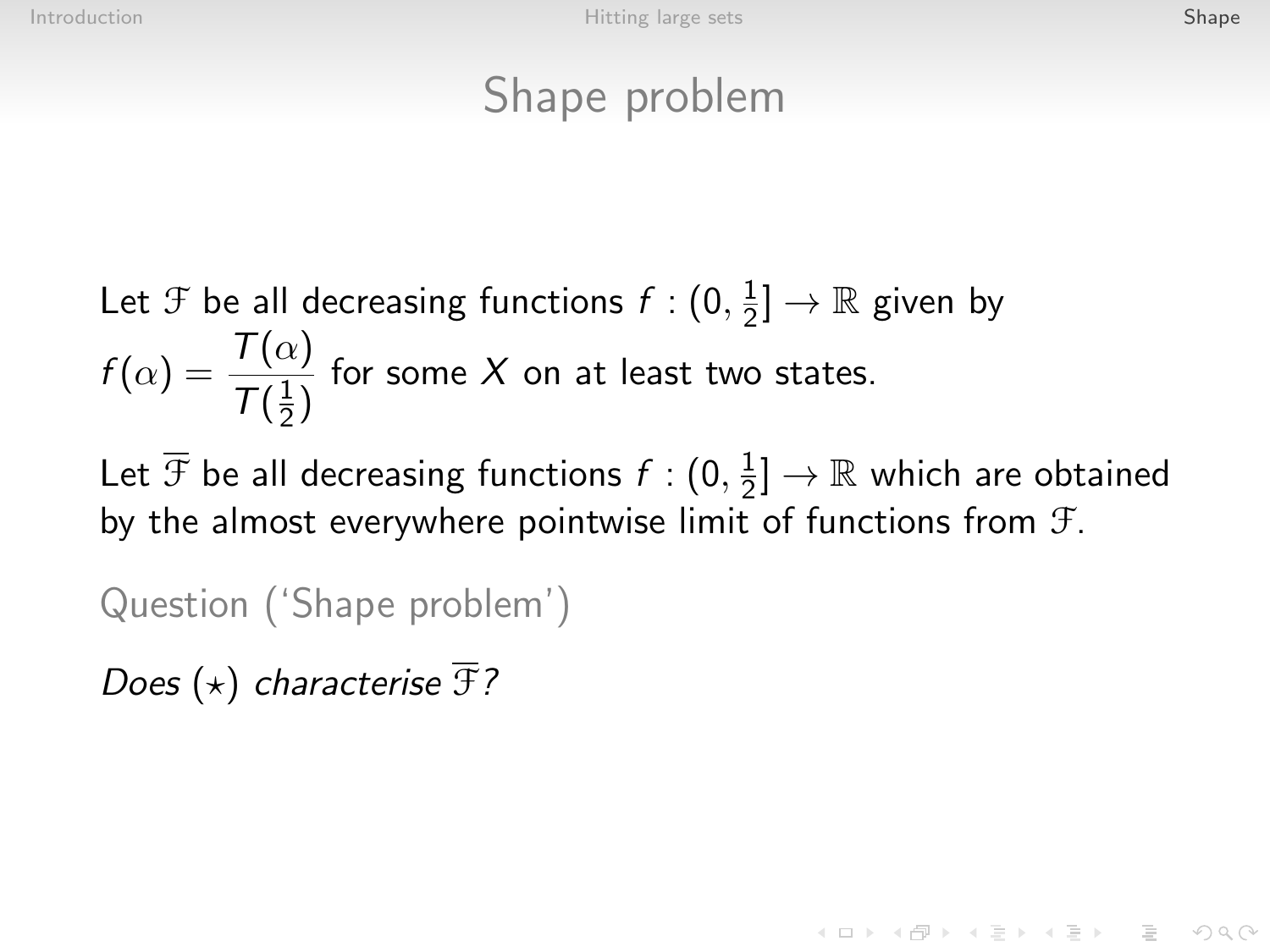### Shape theorem

### Theorem (GKOP)

### Let  $f: (0, \frac{1}{2})$  $\frac{1}{2}]\rightarrow\mathbb{R}$  be a decreasing function. Then  $f \in \overline{\mathcal{F}}$  iff  $f(\frac{1}{2})$  $(\frac{1}{2})=1$  and  $f(\alpha)\leq \frac{1}{\alpha}$  $\frac{1}{\alpha}$  for all  $\alpha \in (0, \frac{1}{2})$  $\frac{1}{2}$ ).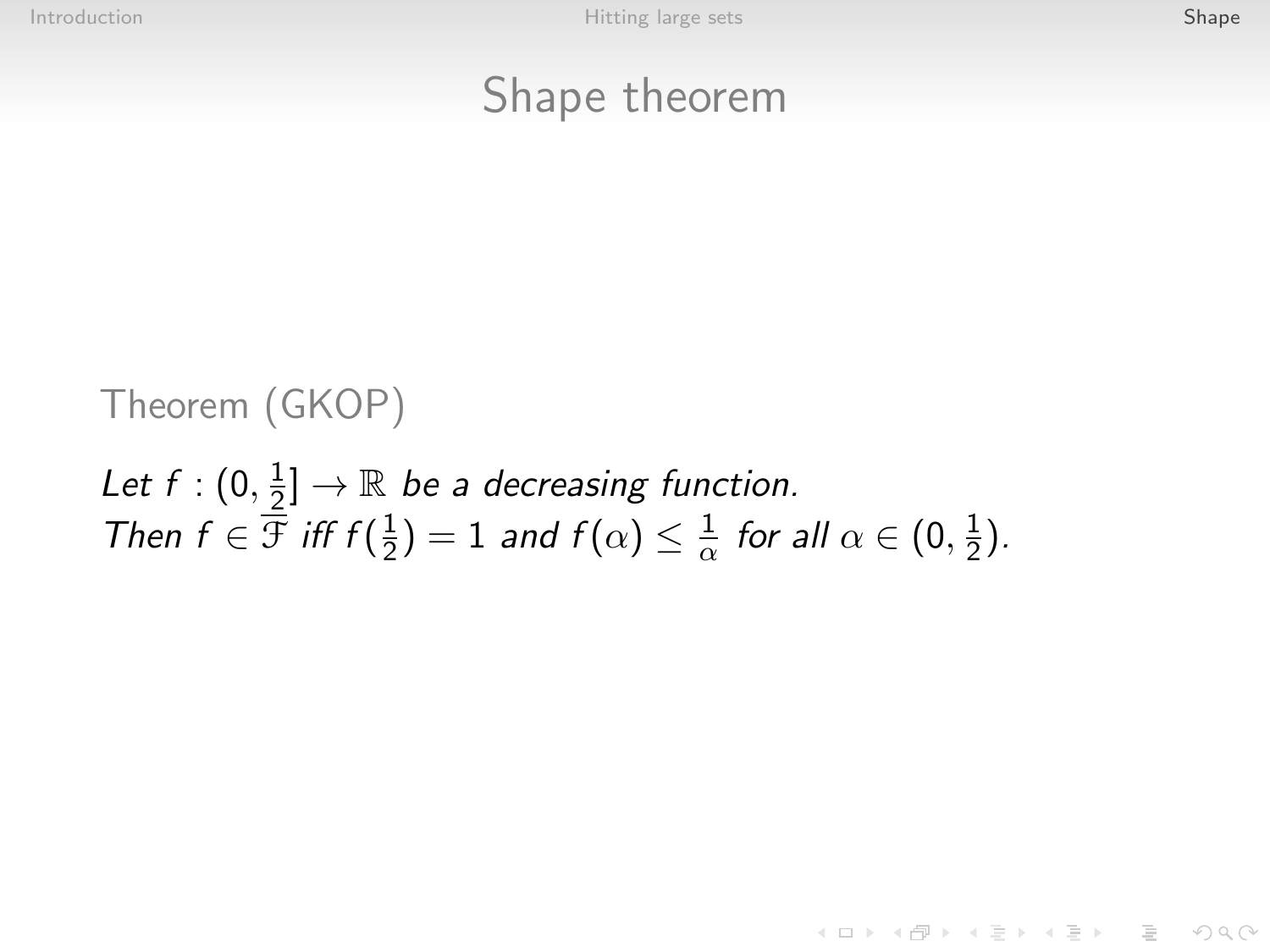### L-shaped chains



Hitting time functions  $\frac{\mathcal{T}(\alpha)}{\mathcal{T}(\alpha)}$  $T(\frac{1}{2})$  $rac{1}{2}$ approximate any step function of form

$$
f_n(x) = f\left(\frac{\lceil 2^n x \rceil}{2^n}\right),
$$

where  $f(\frac{1}{2})$  $(\frac{1}{2})=1$  and  $f(\alpha)\leq \frac{1}{\alpha}$  $\frac{1}{\alpha}$  for all  $\alpha \in (0, \frac{1}{2})$  $(\frac{1}{2})$ . Then let  $n \to \infty$ .

**KORK EXTERNE PROVIDE**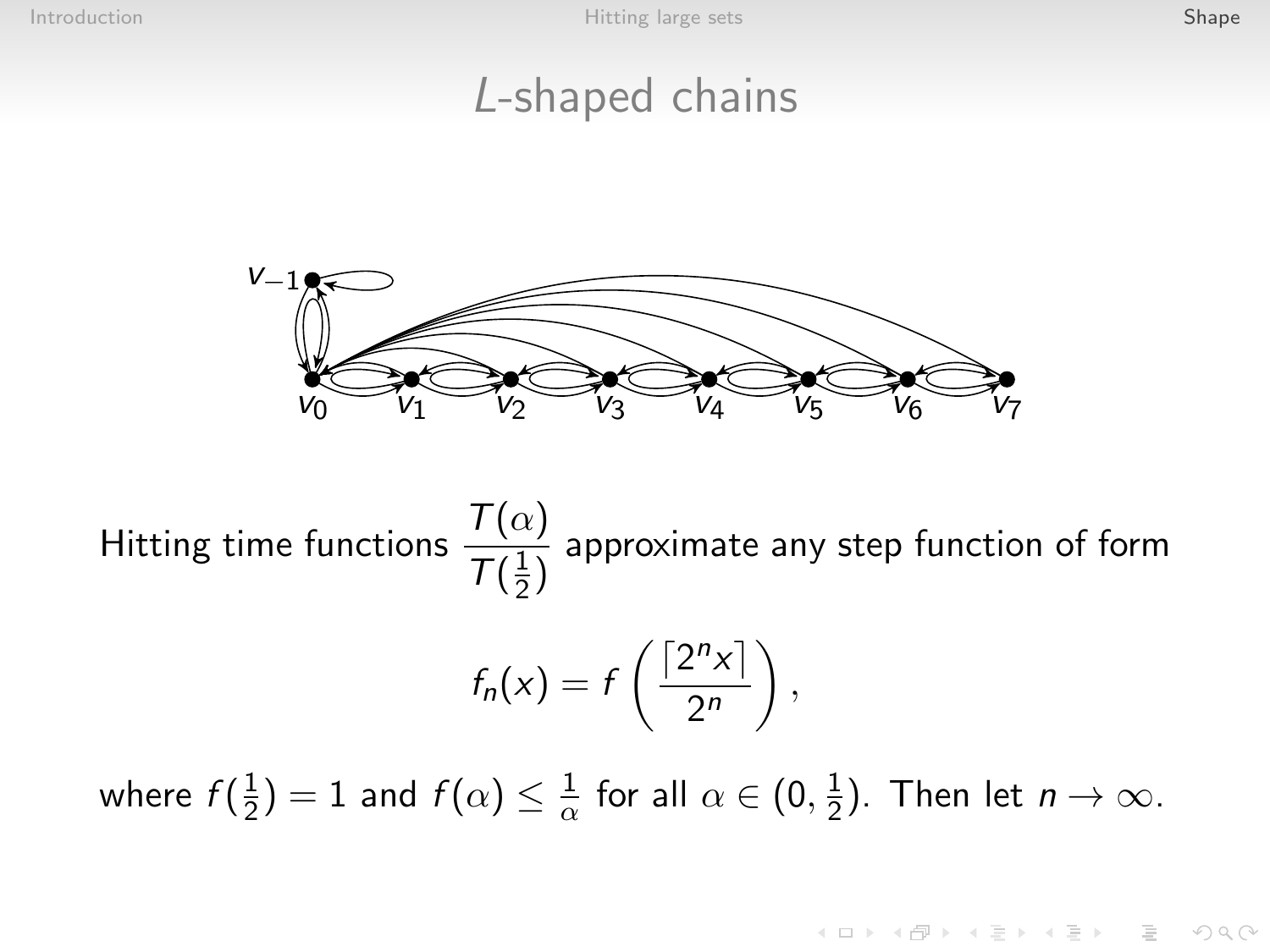.

K ロ ▶ K 레 ▶ K 코 ▶ K 코 ▶ - 코 - YO Q @

### An additional contraint

We restricted our domain to  $(0,\frac{1}{2})$  $\frac{1}{2}$ ], but what about domain  $(0,1)$ ?

Theorem (GKOP)

For any X, if  $T(0.01) = 99.9 T(0.02)$ , then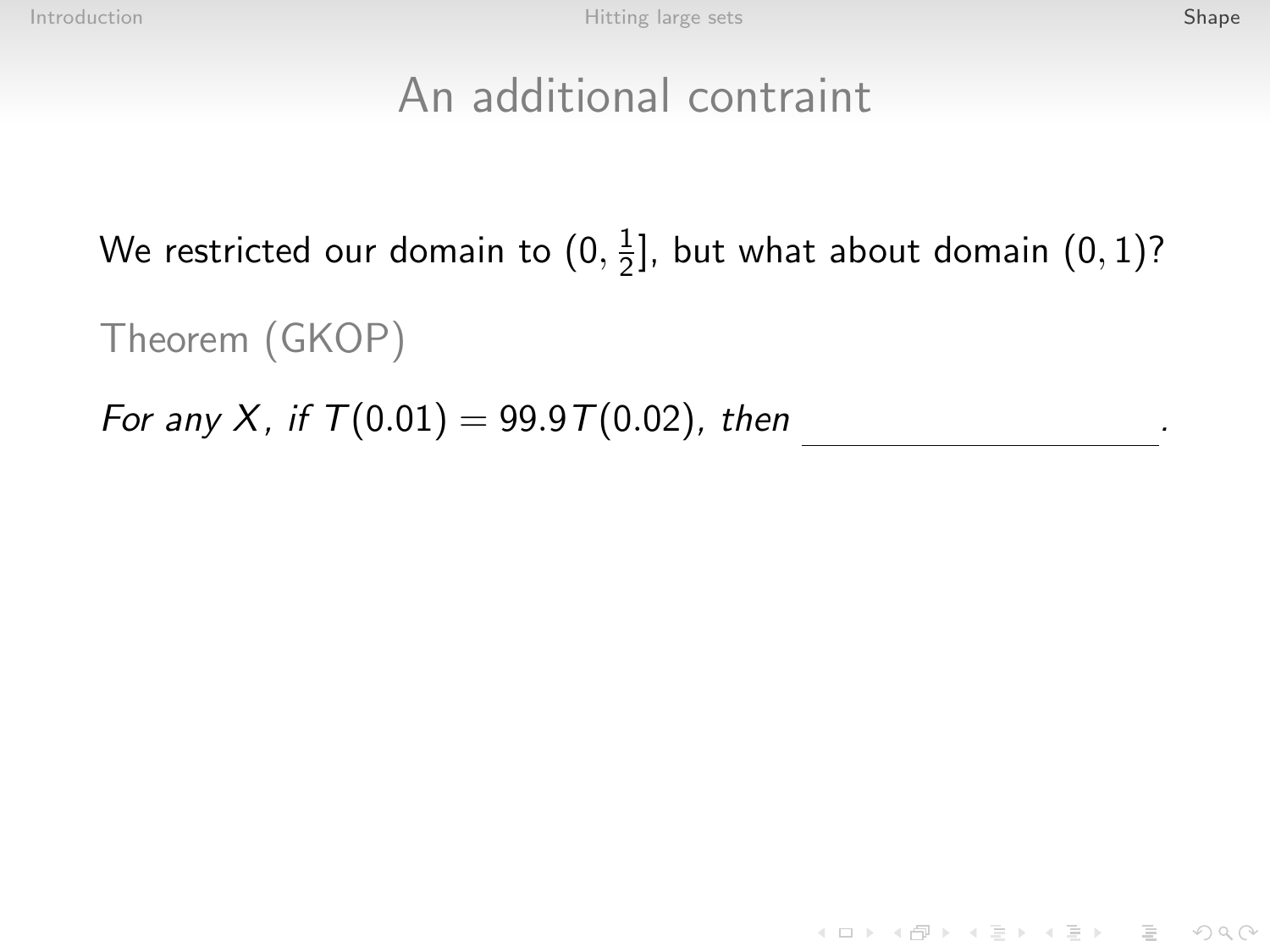.

### An additional contraint

We restricted our domain to  $(0,\frac{1}{2})$  $\frac{1}{2}$ ], but what about domain  $(0,1)$ ?

Theorem (GKOP)

For any X, if  $T(0.01) = 99.9 T(0.02)$ , then

**Notes** 

- There are L-shaped X with  $T(0.01) = 99.9T(0.02)$ .
- ( $\star$ ) implies  $T(0.01) \leq T(0.02) + 99T(0.98)$ , and so

$$
\mathcal{T}(0.98) \geq \frac{98.9}{99} \mathcal{T}(0.02).
$$

KEEK (FER KERKEN AGO)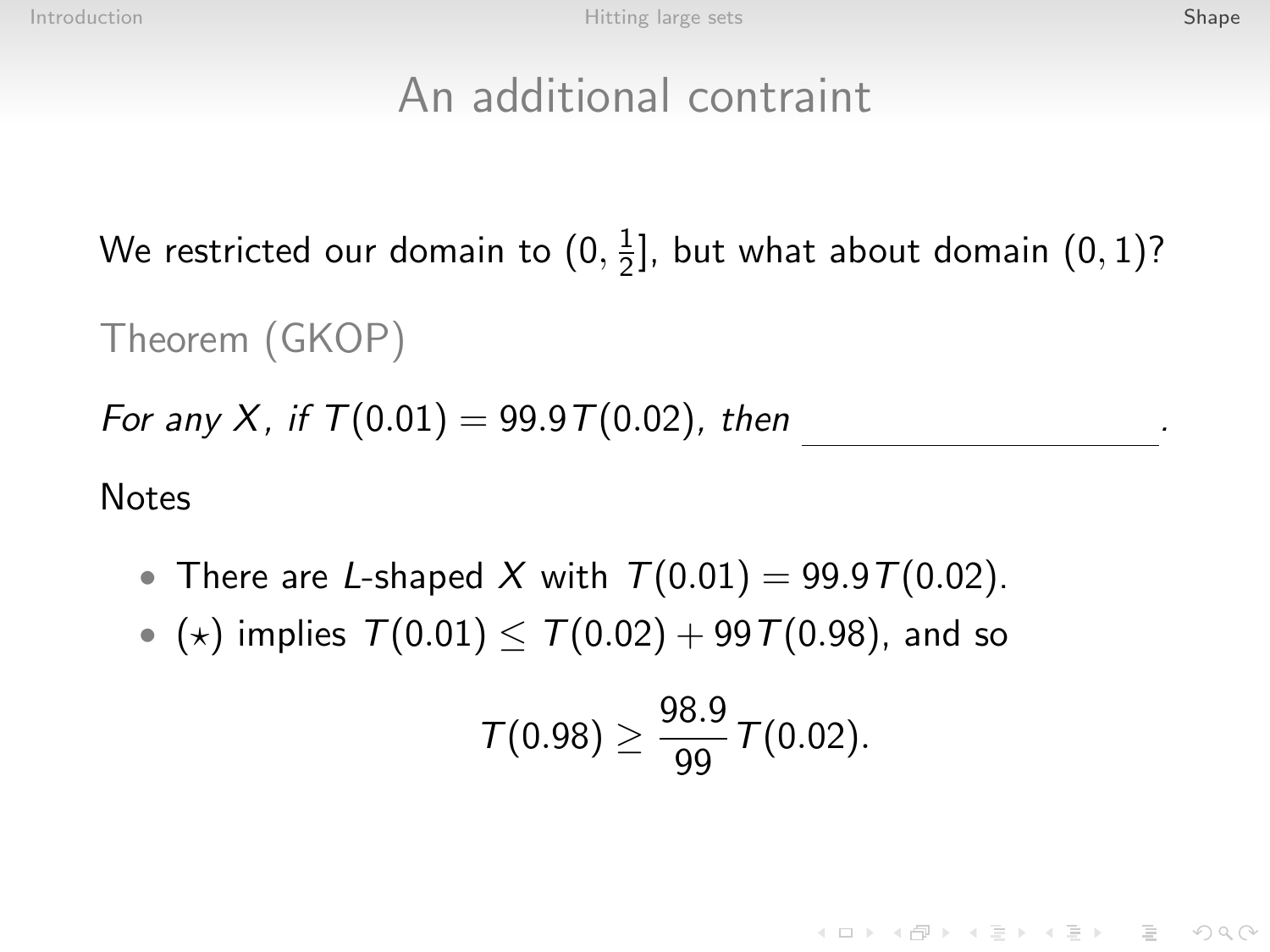## An additional contraint

We restricted our domain to  $(0,\frac{1}{2})$  $\frac{1}{2}$ ], but what about domain  $(0,1)$ ?

Theorem (GKOP)

For any X, if  $T(0.01) = 99.9T(0.02)$ , then  $T(0.99) \ge 0.1T(0.02)$ . Notes

- There are L-shaped X with  $T(0.01) = 99.9T(0.02)$ .
- ( $\star$ ) implies  $T(0.01) \leq T(0.02) + 99T(0.98)$ , and so

$$
\mathcal{T}(0.98) \geq \frac{98.9}{99} \, \mathcal{T}(0.02).
$$